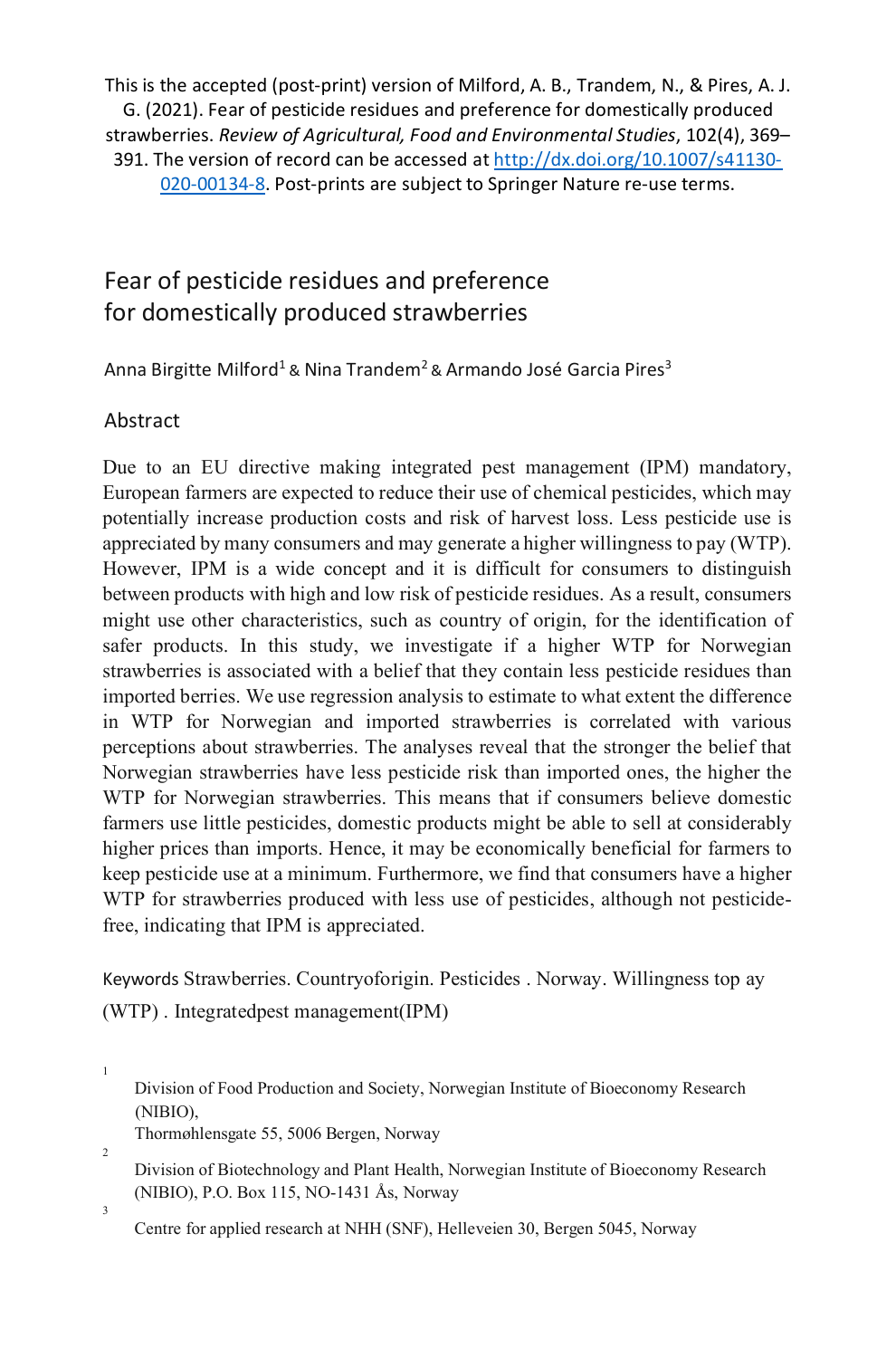#### Introduction

In 2015, Norway implemented the EU Directive 2009/128/EC on sustainable use of pesticides. An important part of this directive is to make integrated pest management (IPM) compulsory in all types of domestic agricultural production. The rationale behind the requirement to use IPM is to reduce risks posed by chemical pesticides to the environment and on producer and consumer health (Regulation (EC) 1107/2009). IPM is an agricultural practice where chemical pesticides are allowed but should be minimised and only used when strictly necessary. The directive obliges farmers to follow eight IPM principles, for example to employ preventive measures, like crop rotation, healthy plant material and protection of beneficial organisms. And to prefer non-chemical tools, such as insect traps or mechanical weed removal, to chemical ones if they give a satisfactory pest control. Farmers in Norway are required to be able to document to the Norwegian Food Safety Authority that they have followed the IPM principles whenever pesticides have been applied; for instance, they have monitored a pest insect and found its numbers sufficient to cause significant damage before applying any insecticide to control it (Barzman et al. 2015).

Because of this new legislation, agricultural producers are expected to decrease their use of chemical pesticides. This may reduce expenses on pesticides, but it may also require extra work or investments in tools or machinery. Furthermore, pesticide reduction may increase the risk of harvest loss or reduced product quality due to, for instance, insect attacks or plant diseases. The overall impact on production costs of applying less pesticides in accordance with IPM has been found to be both positive and negative (Nave et al. 2013; Rejesus 2019). But, interestingly, studies have found that reduced pesticide use may be a source for extra willingness to pay (WTP) by consumers (Brethour and Weersink 2001; Florax et al. 2005; Govindasamy and Italia 1998). An IPM price premium could potentially have compensated for additional risks of reduced yields. But obtaining this premium is problematic, as the IPM concept is complex and may be difficult to communicate to consumers, and the creation of a new labelling system may lead to information overload and market saturation of certification schemes (Lefebvre et al. 2017). Furthermore, as all agricultural producers in Norway (and the EU) are required to comply with IPM, it is not possible to charge a differentiated price in order to benefit from the extra WTP for these products (Lefebvre et al. 2015).

Does this mean that there is nothing to gain in terms of higher sale prices, for Norwegian producers who follow the IPM requirements? In this paper, we will seek to answer this question, using strawberries as a case. The basis of our study is the higher prices that Norwegian consumers are willing to pay for Norwegian strawberries. It is a fact that Norway's cold climate and high wages make agricultural production costlier than in most other countries, but that many consumers still prefer Norwegian products when buying groceries, also when they are more expensive than imported food (Kvakkestad et al. 2017; Mittenzwei et al. 2016). Thus, for a Norwegian agricultural producer, it is possible to generate a higher WTP compared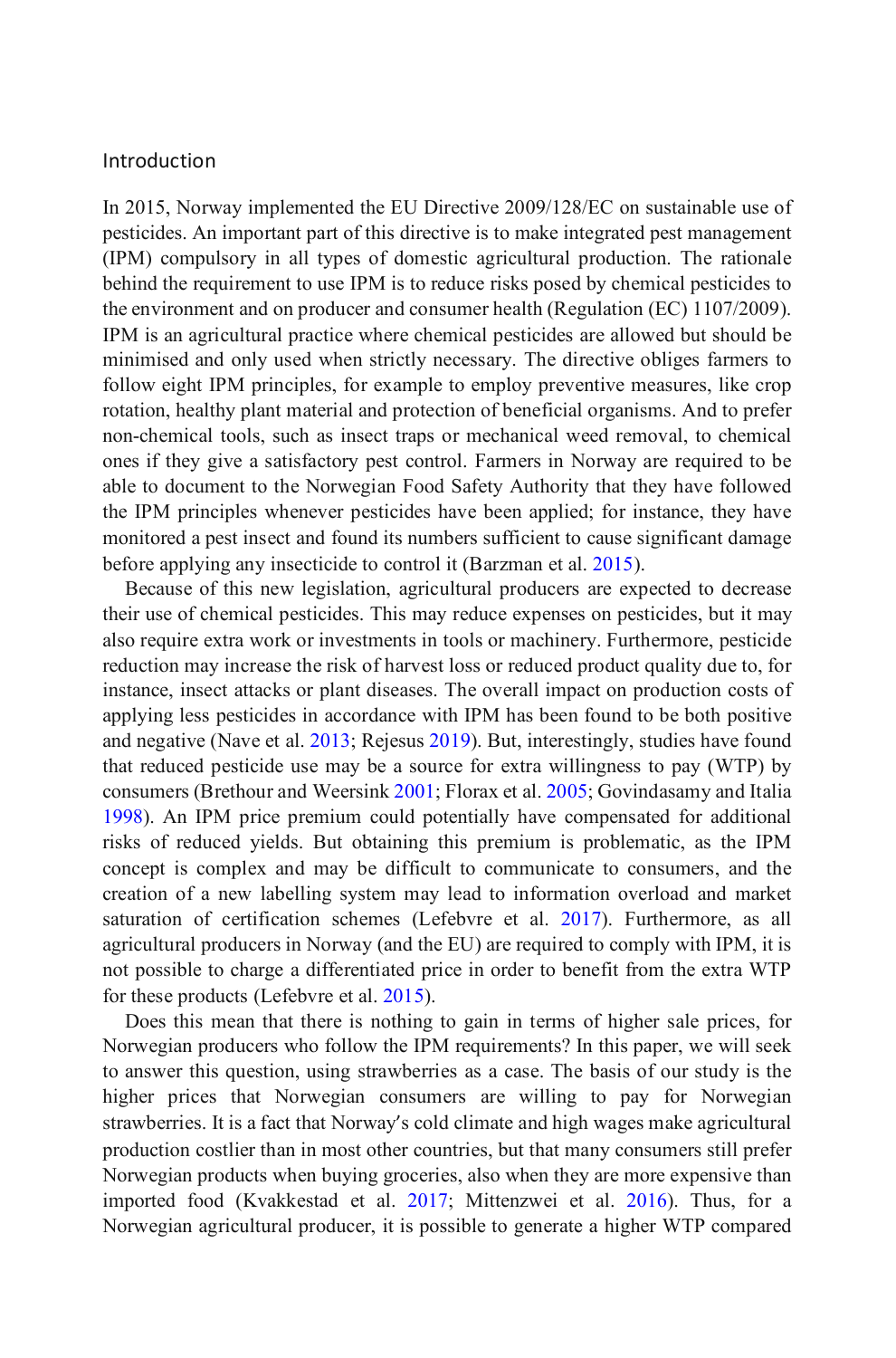with a producer from another country, simply because the product is produced in Norway. There are a range of possible explanations for this higher consumer WTP for domestic products, such as patriotism, love of your roots and origins, concern with food miles or quality expectations. In this paper, we want to investigate if a higher WTP for Norwegian strawberries to some degree is also caused by perceptions that pesticide use is lower in Norway than in other countries. The study thus focusses on consumers' subjective beliefs as a factor influencing WTP for a product, which in previous studies have been found to have a strong impact (Lusk et al. 2014). We hypothesise that Norwegian consumers have a higher WTP for Norwegian strawberries, partly because they believe them to be safer, in the sense that there is a lower risk of pesticide residues. If this is the case, it is in the strawberry producers' interest to keep with the IPM requirements, as this could help them maintain the reputation that they are using less harmful pesticides than countries where strawberries are imported from.

For the study, two focus group interviews and a consumer survey were conducted. Observations from the focus group discussion indicated that IPM as a concept was complicated to grasp for Norwegian consumers. To avoid confusion, the survey therefore focussed on single pesticides, corresponding with the EU directive on IPM's strong emphasize on pesticides (Regulation (EC) 1107/2009). The data generated in the survey were used in econometric regression analyses. The study identifies the positive premium for strawberries that are domestically produced and estimates which impact various beliefs about the attributes of the strawberries have on this premium. The main results are that beliefs about Norwegian strawberries having less pesticide residues, as well as general worry about pesticide residues on strawberries, are found to have a positive effect on the WTP for Norwegian strawberries when controlling for other factors.

## Background and literature

#### Strawberry production in Norway

Approximately, 1/3 of the strawberries consumed in Norway are domestically produced (OFG 2018). The main producing area is in the southeast, and the main harvesting season is from June to August. Most of the strawberry production takes place in open fields, but some producers use high plastic tunnels. This gives protection against grey mould, the most important disease in strawberries, as well as against harmful climatic conditions such as hail and heavy rainfall. Norwegian strawberry producers use different types of pesticides to protect their crops, for instance against powdery mildew, insects and mites. According to recent monitoring results for pesticide residues in food on the Norwegian market (NFST and NIBIO 2018), residues of a high number of different pesticides are often detected in strawberries. These residues are however generally below 5% of the maximum residue level for the pesticides (NFST and NIBIO 2018) and are hence regarded as not to constitute any human health risk (Regulation (EC) No 396/2005).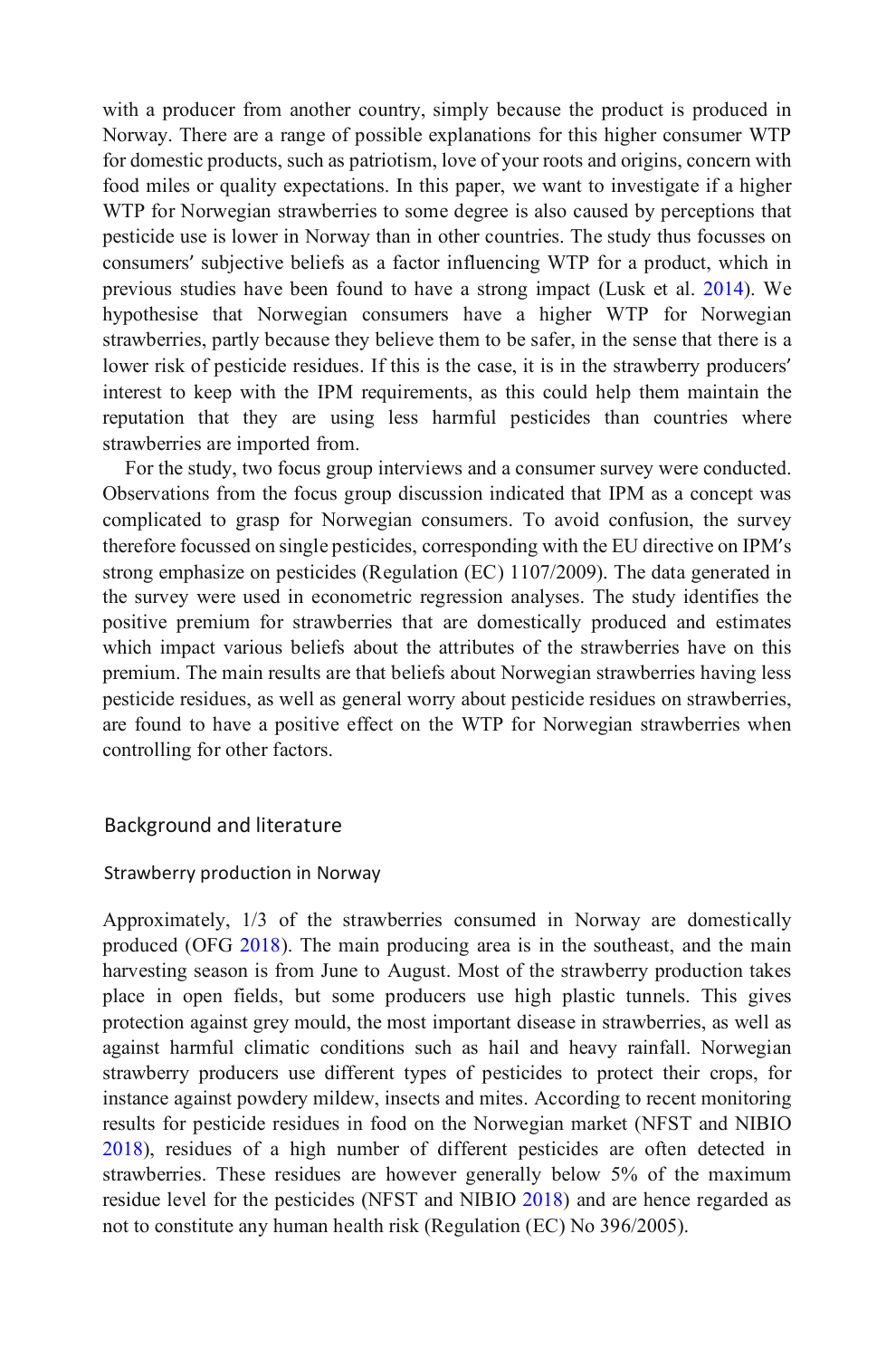#### Pesticide risk and WTP: literature review

Pesticides are chemical or biological substances designed to control plant diseases, insect pests and weeds to ensure the quality and quantity of the crop produced. For the farmers, pesticides reduce their workload and the risk of crop loss. Different pesticides have different active ingredients with different modes of action and might target very specific or more general biological processes to control the pest in question. As a result, most pesticides contain elements that are more or less toxic to non-target organisms like humans, animals and beneficiary insects, and that can cause undesirable non-target effects in the environment and ecosystems. Farmers who follow regulations and instructions on pesticide use will supposedly minimise any risk to both themselves, the consumers of their product and the local environment at the production site. But many consumers are still sceptical to the use of pesticides in food production, and several studies have found that many are willing to pay more for products from a production practice with no or minimum use of chemical pesticides (Eom 1994; Florax et al. 2005; Magnusson and Cranfield 2005; Travisi et al. 2006). A reason could be that there are examples of pesticides authorised for use in crop protection that have later been banned in many countries due to postauthorization research results showing adverse health or environmental effects. The most famous example is perhaps DDT, an insecticide that was discovered to be highly persistent in the environment and that bioaccumulated in fish and birds, causing their deaths (Buckley 1986).

People's scepticism to pesticides means that many are willing to pay a higher price for food produced without the use of any synthetic pesticides, such as organically labelled food (Kvakkestad et al. 2017; Yiridoe et al. 2005). The higher the perceived environmental and health risks from pesticide exposure, the higher the WTP for pesticide reduction (Florax et al. 2005). Products with organic certificates generate a higher WTP than products produced under IPM conditions, which in turn are ranked higher than conventional products (Bazoche et al. 2014). Also, more specific information about the risks generates a higher WTP for pesticide reduction than generic (universal) information and stated preference studies exhibit higher WTP estimates compared to revealed preference studies (Travisi et al. 2006). Regarding demographic factors influencing the propensity to choose pesticide-free products, previous studies have not generated any broad consensus. There seems, however, to be a trend that females and people with higher education and with young children are more likely to buy organic products (Pearson et al. 2011), but this is not found in all studies (Magnusson and Cranfield 2005).

In an actual purchasing situation, fear of pesticide residues is just one of many different aspects that consumers will take into account when making food choices. But in their study of the relative importance of different food values, Lusk and Briggeman (2009) find that, on average, safety is the most important food value. The second most important food values are nutrition, taste and price, whereas environment, fairness and tradition are the least important food values. However, Combris et al. (2009) find in an experimental auction that preferences for the tastier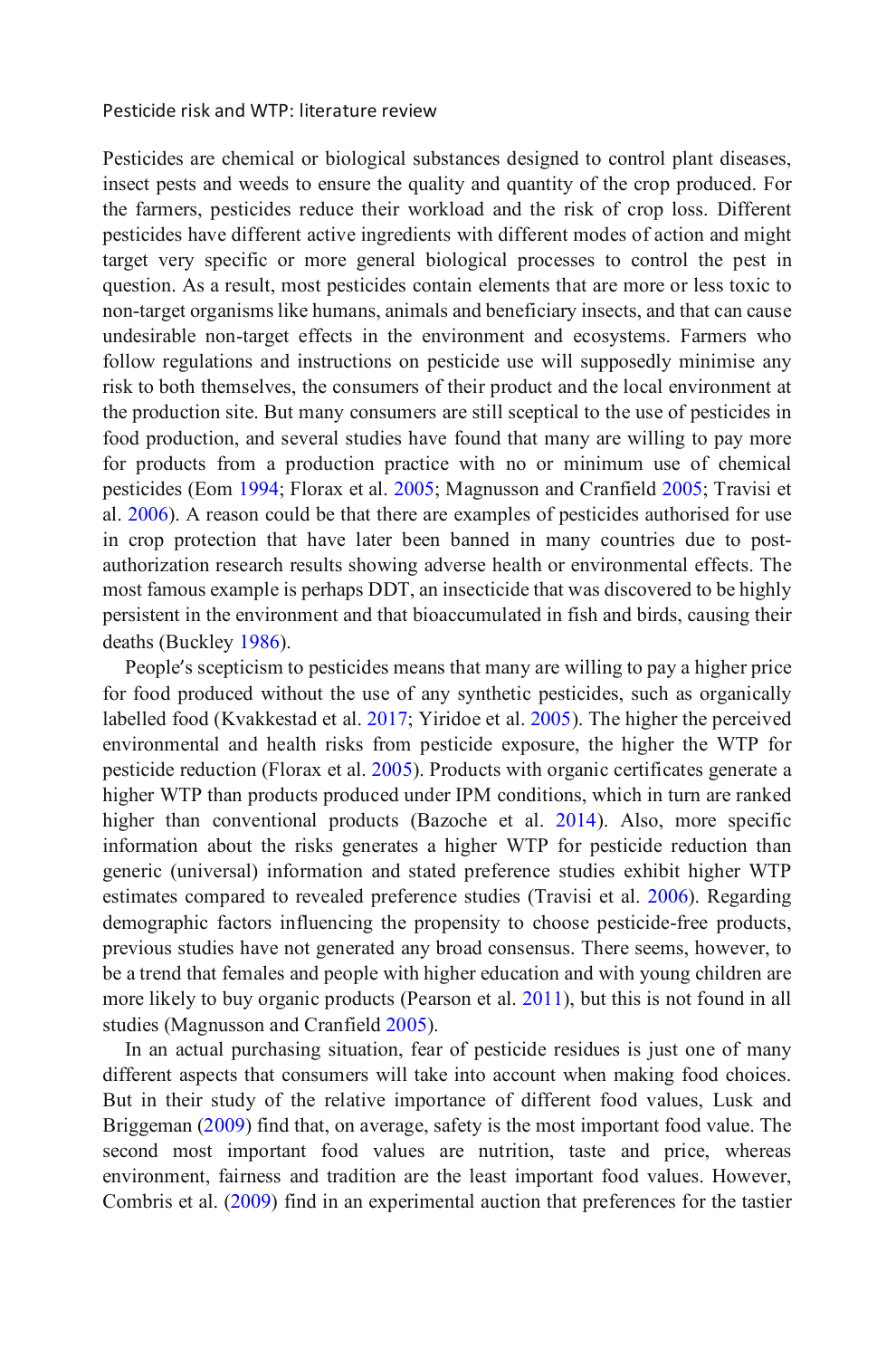alternative were stronger than preferences for safer products, or, in short, that 'taste beats food safety'.

However, although consumers might be concerned with food safety, they lack control of the production process and the ability to distinguish safe and unsafe products from each other. A study from Australia by Parker (2015) reveals that consumers have hardly any possibilities for knowing with what and how much a product has been sprayed, and even if they had, it is hard for them to assess what the health or environmental consequences could be. Because of these difficulties, consumers may use other methods to eliminate risk. Labels such as organic is one alternative. Also, the production origin can be used as a cue hinting at other characteristics of the food (Stefani et al. 2006). The country of origin is often used to stereotype information and simplify the process when consumers evaluate a product (Ahmed et al. 2004; Maheswaran 1994). As such, country of origin can be regarded as an extrinsic cue to quality (Thøgersen et al. 2017). Hence, it may generate a higher WTP for other reasons than for the origin itself, such as the products' sensory characteristics (as taste), and/or food safety aspects (Nygard and Storstad 1998). Loureiro and Umberger (2007) found that consumers were willing to pay a higher premium for food safety than for a country of origin label, which indicates that origin only generates a higher WTP if it is associated with other attributes such as higher food safety or quality. The authors believe that for American consumers, a country of origin label, such as 'US certified' might generate a higher premium, but when consumers are presented with additional information related to food safety, as they were in that study, the country of origin garners much smaller premiums. This is in line withother studies finding thatcountry oforiginisusually rankedamong the lessrelevant factors to the buying decision (Moser et al. 2011). Likewise, studies on consumer preferences for organic products find that they are influenced not only by food safety and environmental considerations, but also by for instance nutritive value, taste and freshness (Yiridoe et al. 2005). It has also been found that people who tend to purchase food with credence-based attributes, such as local, organic or IPM, are often motivated by the expectation of better quality (flavour, texture), although health and sustainability are also important factors (Moser et al. 2011).

Several studies have found that consumers very often have a 'domestic country bias', which means that they have a higher willingness-to-pay for domestic than for imported products (Thøgersen et al. 2017). For instance, a study on Norwegian consumers' willingness to pay for beef found that the WTP was always higher for domestically produced beef, and always lower for beef from animals treated with hormones (Alfnes and Rickertsen 2003). An explanation for this could be that some consumers feel that it adds value in itself that a product has been domestically produced, and that purchasing imported goods is unpatriotic behaviour which can hurt their country's economy and put people out of work (Shimp and Sharma 1987).

What we can derive from this is the following: when consumers purchase a product like strawberries, they are purchasing a package of different attributes, but they do not know anything about these attributes other than what the strawberries look like. They do not know how they taste, or what happened during the production process, and if there is a risk that they will contain pesticide residues that can be harmful. So,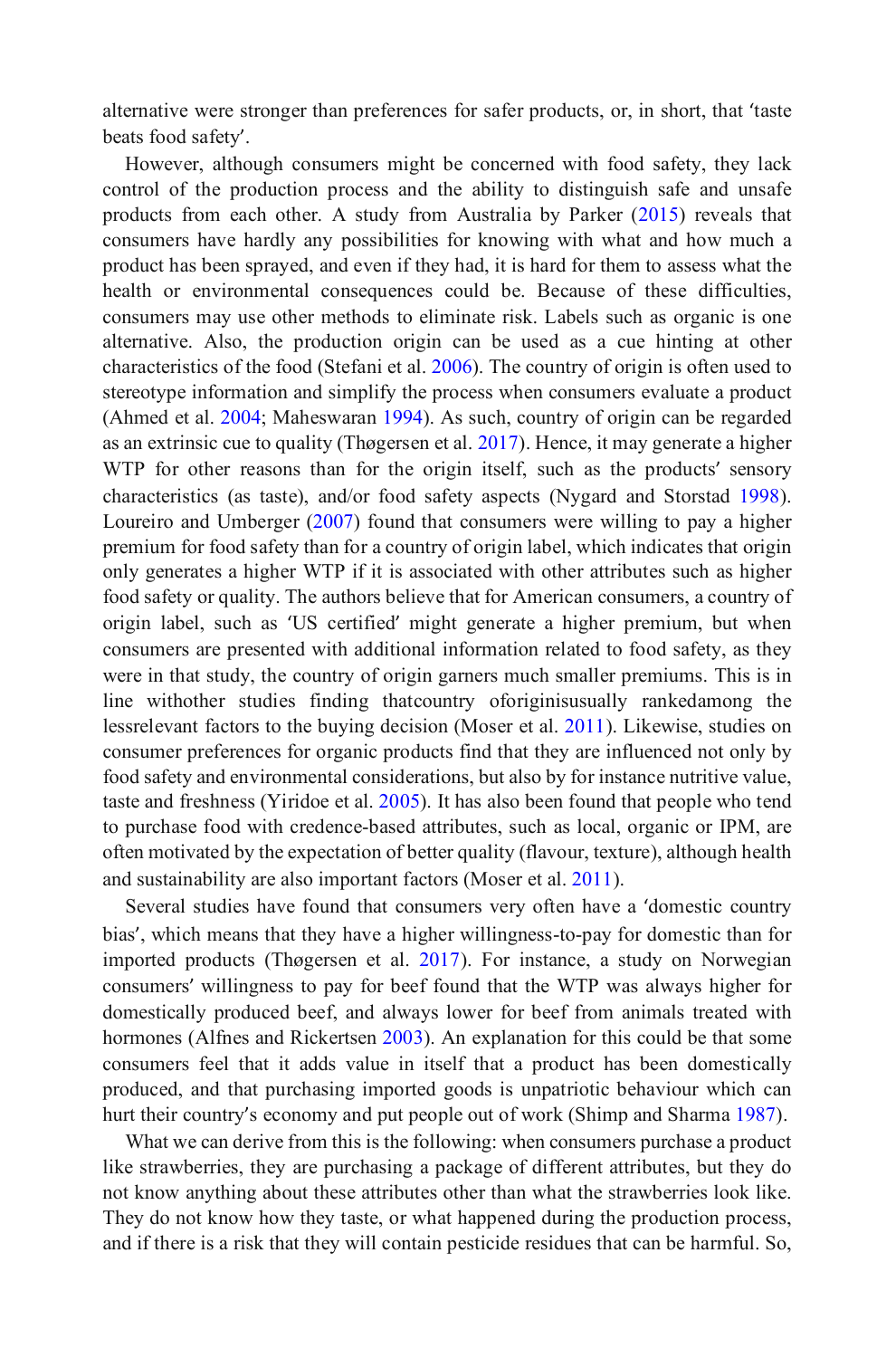consumers use the information they have, which in this case is the country of origin. It is known that many consumers prefer domestic products to imported ones and are willing to pay a premium for these products (Kvakkestad et al. 2017; Mittenzwei et al. 2016). We can assume that a domestically produced product carries with it certain expectations regarding for instance how it will taste and the health risks of consuming it, and these expectations depend on the beliefs the consumers hold about the product, which in turn depend on the reputation of the sector which produces it. What is also known is that consumers are willing to pay a premium for products with less pesticide risk (Florax et al. 2005), but it is difficult for them to obtain information about pesticide use in different products (Parker 2015). In this study, we want to investigate if 'produced in Norway' is used by some consumers as an extrinsic cue to identify strawberries they believe have less risk of pesticide residues, and if this partly explains the higher willingness to pay for Norwegian strawberries. This information is important, for instance, for Norwegian strawberry producers, who are in constant competition with imports, and who need to make strategic choices regarding cultivation and marketing methods (Pettersen et al. 2014).

## Description of data and methodology

#### Data collection

For this study, we first performed two focus group interviews in the city of Oslo, with consumers from the area, covering different age groups. The aim of the focus groups was to get insight into consumer perceptions on pesticide use in Norway, with special attention toapplesandstrawberries.Therewere7peopleinthegroupwithpeopleaged18– 35and8 in the group with people aged 36–70. The group members were recruited through a professional market research company (Norstat), and they were each paid 500 NOK (approx. 50 euros) to participate. The focus group interviews took place in November 2015, and were recorded, filmed and later transcribed. The participants signed agreements to participate in the research project, and their identities were kept anonymous. During the interviews, the participants were encouraged to share their thoughts about important factors when choosing apples and strawberries, and about the importance of pesticides, and in particular, if less pesticide use would increase their WTP. After a first discussion, the participants were given a 15 min presentation about IPM, by one of the authors who is a biologist and whose field of expertise is IPM in fruit production. Afterwards, the participants were asked if this presentation had changed their perceptions in any way. While some of the participants expressed that they had gained new and valuable knowledge, others claimed that they still did not know enough about the issue to be able to say whether they were willing to pay more for IPM-produced products. The same lack of understanding of the IPM concept was also found in a study by Anderson et al. (1996). Thus, a survey with the aim of quantifying WTP for IPM products in Norway could lead to distorted results, and we therefore decided to focus more concretely on pesticide application as a proxy for IPM. This is in line with the EU directive, which has a large emphasis on pesticides (Regulation (EC) 1107/2009).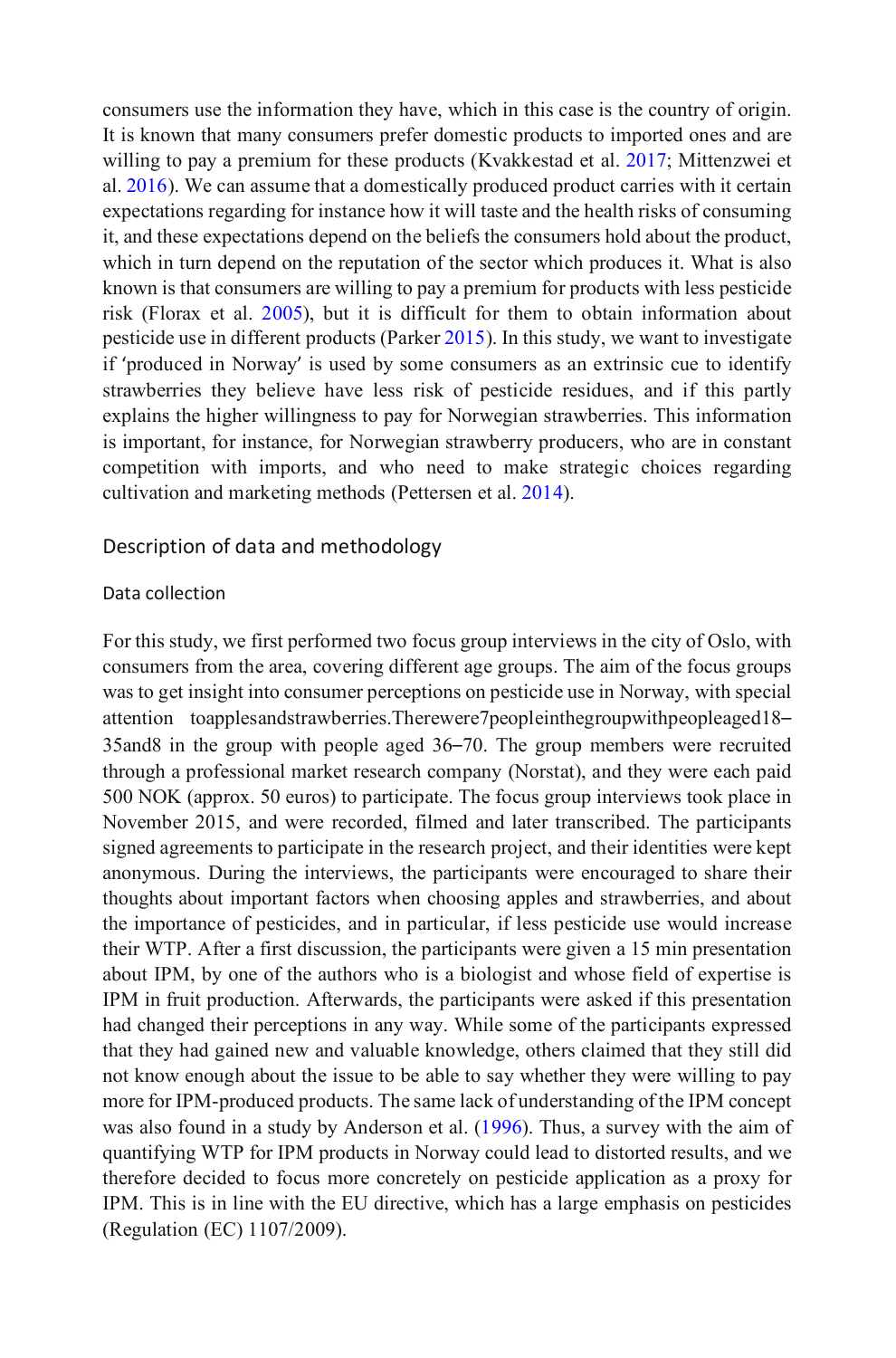Subsequently, a questionnaire was developed.<sup>[1](#page-6-0)</sup> An internet survey was then conducted by the market research company Norstat in November 2017. Norstat operates with internet panels with people who are paid a small amount for each survey they complete. The first question asked was how often the respondents bought strawberries in the summer and in the winter season. Respondents who rarely or never bought strawberries could not continue the survey. The final data set consisted of responses from 1004 consumers and the market research company made sure they were representing as much as possible the average Norwegian population in terms of where they live, age and gender.

The questionnaire contained questions that can be classified into five different types: (i) Stated WTP for strawberries, (ii) preferences regarding strawberries and pesticides, (iii) beliefs regarding strawberries and pesticides, (iv) reasons for preferring less pesticides and (v) demographics.

### WTP measures

The respondents were initially asked to imagine that they were at the store with the aim of buying strawberries, and that a box of Belgian strawberries costed 30 NOK. Belgium is a country which exports a substantial amount of strawberries to Norway. They were then asked if they were willing to buy an identical box of Norwegian strawberries if the price was just slightly higher, 35 NOK. If they answered 'yes', they were asked next if they were willing to pay 40 NOK for the Norwegian strawberries, and so on until 'more than 65 NOK'. See Appendix Table 5 for full translation of question. The price examples were based on actual prices of imported and Norwegian strawberries in the summer season of 2017, provided by one of the largest supermarket chains in Norway, NorgesGruppen. According to their numbers, the average summer season price of a 500g box of imported strawberries was 30 NOK (approx. 3 Euros). The average Norwegian price was 41 NOK, although early in the summer season it could be as high as 60 NOK.

A similar question was asked about WTP for strawberries that had been produced without the pesticide pymetrozine, which in 2017 was allowed in Belgium but not in Norway, versus strawberries that had been sprayed with pymetrozine (in 2018, the EU withdrew the approval for pymetrozine). Along with this question, there was a description of the potential negative effects of this pesticide, copied from the chemistry database PubChem of the National Institutes of Health (PubChem 2017). [2](#page-6-1) As in the question about country of origin, the respondents were asked to imagine that they were at the store purchasing strawberries, and that they had the choice

<span id="page-6-0"></span><sup>&</sup>lt;sup>1</sup> The questionnaire was tested on 10 people who gave feedback.

<span id="page-6-1"></span><sup>&</sup>lt;sup>2</sup> The text reads as follows: "The pesticide «pymetrozine» is used against aphids in strawberry production in countries in the EU, including Belgium. The substance is not permitted in Norway. Pymetrozine is harmful if inhaled and suspected of causing cancer. It is also harmful to aquatic life with long lasting effects." <sup>3</sup> " «Pyrethroids» are pesticides used in strawberry production in Norway against pests (insects). Pyrethroids are harmful when directly swallowed or inhaled. They are very toxic to aquatic life with long lasting effects. In addition, they are toxic to bees and other insects, not only those who cause damage to the strawberries. According to Norwegian regulations it is not allowed to spray with pyrethroids 4 weeks or less before harvesting."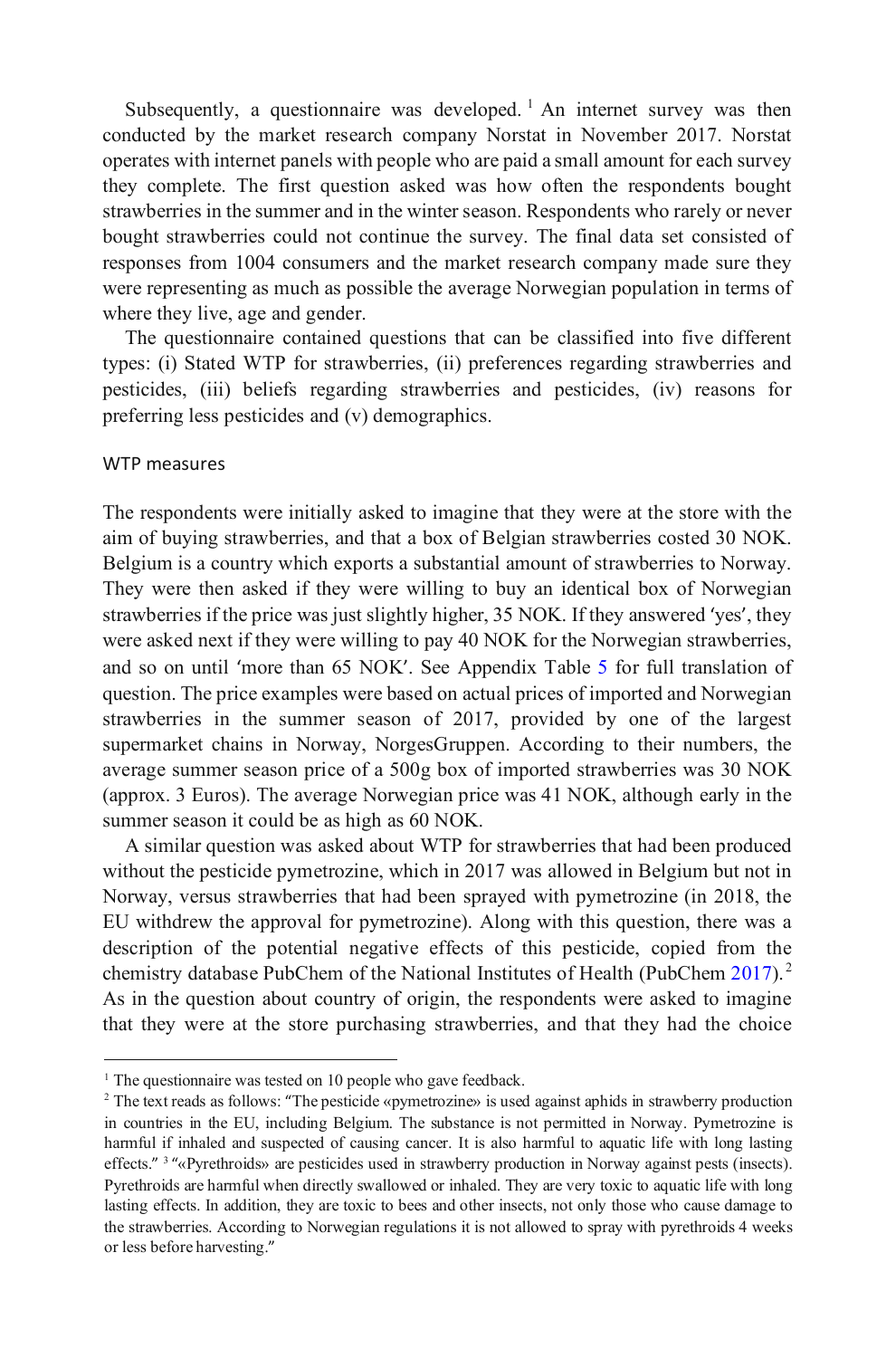between a box of strawberries sprayed with pymetrozine, costing 30 NOK, and another box which had not been sprayed with pymetrozine. If they answered that they would purchase the unsprayed strawberries if they costed 35 NOK, they were given the next questions, and so on with a higher price for each question, until 65 NOK. For 150 respondents, the question about pymetrozine was asked before the question about WTP for Norwegian strawberries, to test if this had any effect. There was also a similar question about WTP for strawberries sprayed once with pyrethroid pesticides, versus five times, also with a description of this group of substances, based on information given on labels for pyrethroid pesticides in Norway.3 The intention with the question was to illustrate, without mentioning IPM as a concept, an example of a product produced with IPM, in the sense that it has been sprayed with pesticides but sparingly. For the two last WTP questions, the country of origin was not mentioned, and we used the same price intervals as for the WTP question about Norwegian strawberries.

A limit to this survey method for measuring WTP is that the answers will only be hypothetical, and we cannot tell what consumers would be willing to pay if they were actually in the described shopping situations (Travisi et al. 2006). However, the scenario with the Belgian and Norwegian strawberry baskets are quite realistic, since this is a choice situation that consumers will often find themselves in during the summer months, and with prices similar to the ones used in the survey. Hence, it is possible that the respondents are thinking back on what they actually have done in such situations, which could make the answers more credible.

According to Lusk et al.  $(2014)$ , consumer choices are based not only on the desire to obtain the outcome provided by the product in question, but also on beliefs that the product will actually deliver this outcome. They find that in studies estimating the WTP for food safety, the consumers' beliefs about the products have a large influence. In our analysis, it is the beliefs or perceptions about Norwegian compared to imported strawberries which are at the core. The respondents were asked questions about different qualities that one typically attributes to strawberries, and their perceptions about these qualities concerning differences between Norwegian and imported strawberries, including perceptions about pesticide use. The questions were formulated as statements, which the respondents expressed to what extent they agreed with. In addition to this, the survey contained questions about preferences regarding Norwegian products and durability, reasons for being sceptical to pesticides, and beliefs about pesticides. The survey also had information about demographic background variables such as age, education, children and population density at the place of residence. For a more thorough description of the variables, see Appendix Table 5.

Taste is an attribute of Norwegian strawberries that is particularly important. Most of the strawberries imported to Norway come from Belgium, the Netherlands, Spain and Poland (SSB 2018), which generally have a longer harvesting season than in Norway. Norwegian strawberries have a reputation of being of higher quality than imported berries, and this has several explanations. One is that Norway, in comparison with most other countries, has more hours of daylight and cooler temperatures in the summer months, which generates more sugar production and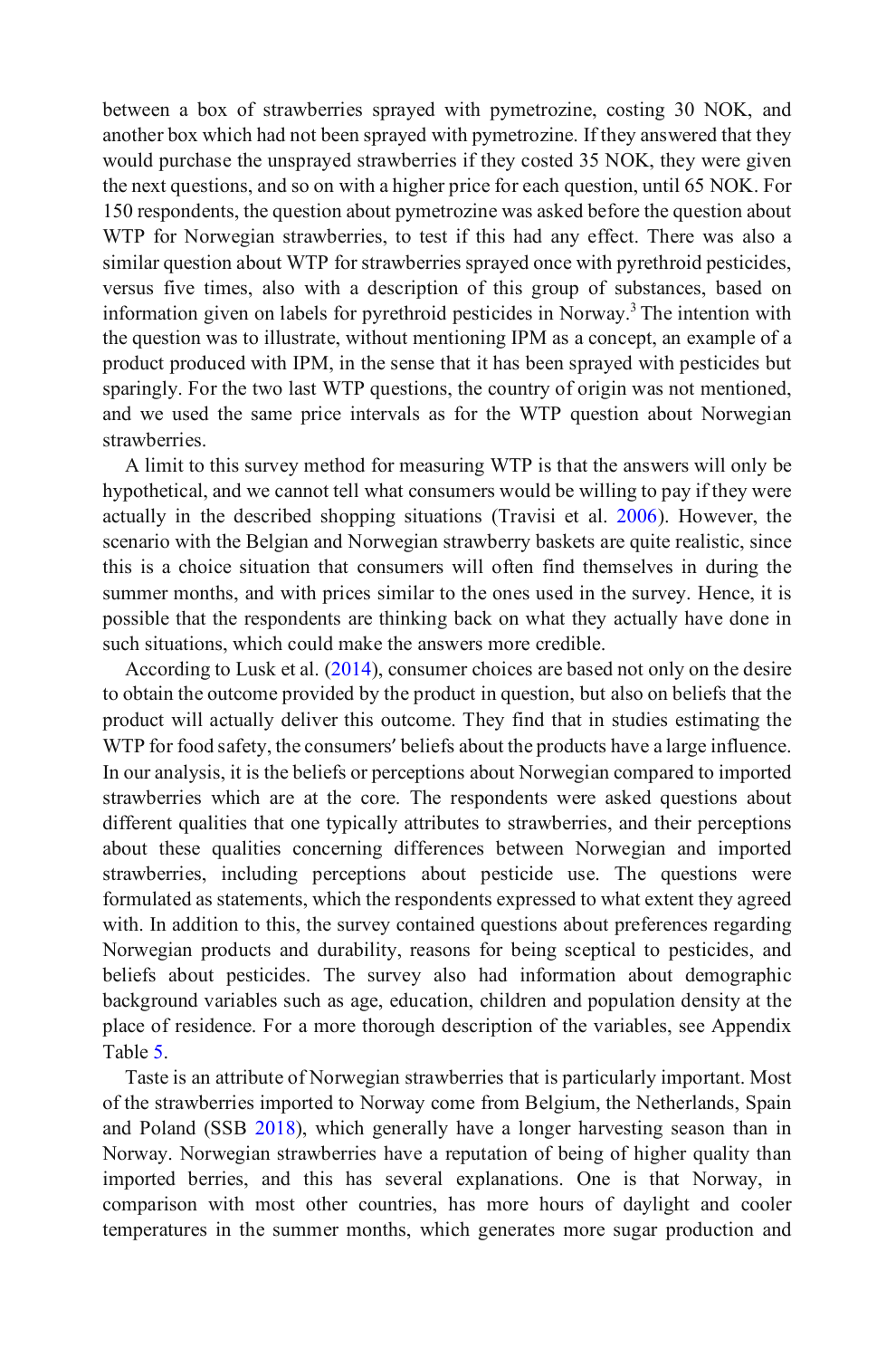thereby a sweeter taste (Davik et al. 2006). Another is that imported berries are of varieties bred to last long and be transported over large distances, and not primarily for taste qualities, while varieties which are popular in Norway, such as 'Korona', have a short durability, but a sweet taste. Furthermore, as they are closer to the market, Norwegian strawberries are harvested closer to the ripening stage, when taste qualities are more developed. It is therefore particularly important to control for the impact of the perceived taste qualities of Norwegian strawberries compared with import.

Table 1 gives an overview of the different categories of the question. The order of the questions was the same for all the respondents, except for the 150 who got the pymetrozine question before the question about WTP for Norwegian strawberries.

We perform two ordinary least square (OLS) regression analyses where we estimate the correlation between the agreement to various statements and the WTP for Norwegian strawberries. To control for heteroscedasticity, we made the estimation with robust standard errors.

Table 1 Survey design—question categories and order

|                | WTP for Norwegian versus Belgian strawberries                   |  |
|----------------|-----------------------------------------------------------------|--|
| 2              | Beliefs about Norwegian strawberries versus imported            |  |
| 3              | Reasons for preferring less pesticides                          |  |
| $\overline{4}$ | WTP for strawberries not sprayed with the pesticide pymetrozine |  |
| 5              | WTP for strawberries sprayed with less pyrethroids              |  |
| 6              | Demographic questions<br>Beliefs about pesticides 7             |  |

## Results

This section presents the results of the data analysis. The descriptive statistics are presented first, followed by the presentation of the results of a regression analysis estimating the impact of different factors on WTP for Norwegian strawberries. The 'Perceptions on pesticide residues' section presents the results regarding reasons consumers worry about pesticides, and regression results estimating the impact of these worries on WTP for Norwegian strawberries, for strawberries sprayed with less pyrethroids and with no pymetrozine.

Factors influencing WTP for Norwegian strawberries

An overview of the different variables can be seen in Appendix Table 5. Table 2 shows the summary statistics for the variables used in the regression analysis, as well as for the WTP for strawberries with less pyrethroids and with no pymetrozine. All the beliefs and preference questions are ranged from 1—totally disagree to 5—totally agree.

The summary statistics show that the extra WTP for Norwegian strawberries is on average 13.4 NOK or 45% more than for the Belgian ones, which in the example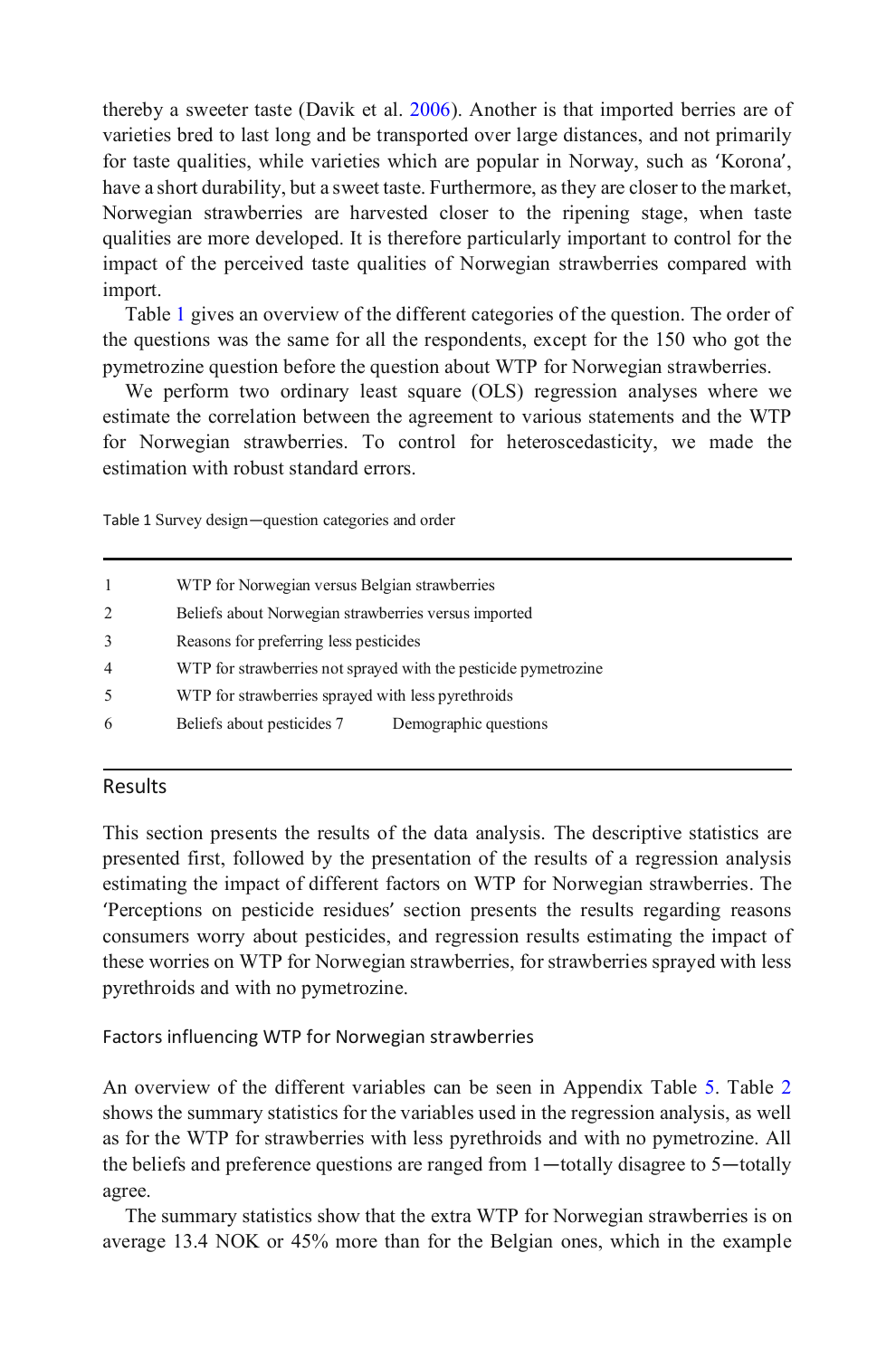costed 30 NOK. The histogram in Fig. 1 also shows the percentage distribution of the WTPs. To estimate this and the other average WTPs, we have given a WTP value of 70 NOK

| Category          | Variable                                          | Mean | St. Dev. | Min              | Max            |
|-------------------|---------------------------------------------------|------|----------|------------------|----------------|
| <b>Stated WTP</b> | WTP Norwegian                                     | 43.3 | 9.5      | 30               | 70             |
|                   | WTP less pyrethroids                              | 42.6 | 10.8     | 30               | 70             |
|                   | WTP no pymetrozine                                | 45.5 | 10.4     | 30               | 70             |
| <b>Beliefs</b>    | Not buy at all rather than Belgian if price high  | 0.6  | 0.5      | $\mathbf{0}$     | $\mathbf{1}$   |
|                   | Norwegian strawberries better taste               | 4.5  | 0.8      | 1                | 5              |
|                   | Norwegian strawberries more nutritious            | 3.5  | 0.9      | 1                | 5              |
|                   | Less pesticides on Norwegian strawberries         | 3.8  | 0.9      | $\mathbf{1}$     | 5              |
|                   | Work conditions better for Norwegian strawberries | 3.5  | 0.8      | $\mathbf{1}$     | 5              |
|                   | Less pollution on Norwegian strawberries          | 3.4  | 0.8      | 1                | 5              |
|                   | Norwegian strawberries longer durability          | 3.0  | 0.9      | 1                | 5              |
|                   | Government control imports of strawberries        | 3.6  | 0.9      | $\mathbf{1}$     | 5              |
| Preferences       | Durability is important to me                     | 3.8  | 1.0      | 1                | 5              |
|                   | Important to buy Norwegian to support agriculture | 4.3  | 0.8      | 1                | 5              |
| Demographics      | Have children under 18 in the household           | 0.3  | 0.5      | $\mathbf{0}$     | $\mathbf{1}$   |
|                   | Gender                                            | 0.5  | 0.5      | $\boldsymbol{0}$ | $\mathbf{1}$   |
|                   | Higher education                                  | 0.2  | 0.4      | $\mathbf{0}$     | $\mathbf{1}$   |
|                   | Age                                               | 48.5 | 17.6     | 18               | 87             |
|                   | Urban/rural                                       | 2.9  | 1.2      | $\mathbf{1}$     | 5              |
|                   | Pymetrozine question first                        | 1.2  | 0.4      | $\mathbf{0}$     | $\mathbf{1}$   |
|                   | Frequency purchasing summer                       | 2.9  | 0.8      | $\mathbf{1}$     | $\overline{4}$ |
|                   | Frequency purchasing winter                       | 1.6  | 0.6      | 1                | 4              |

Table 2 Summary statistics of variables used in the regression analysis  $(N = 1004)$ 

for those who said they were willing to pay more than 65 NOK. We have also assumed that if the respondents answer 'No' to the question if they are willing to pay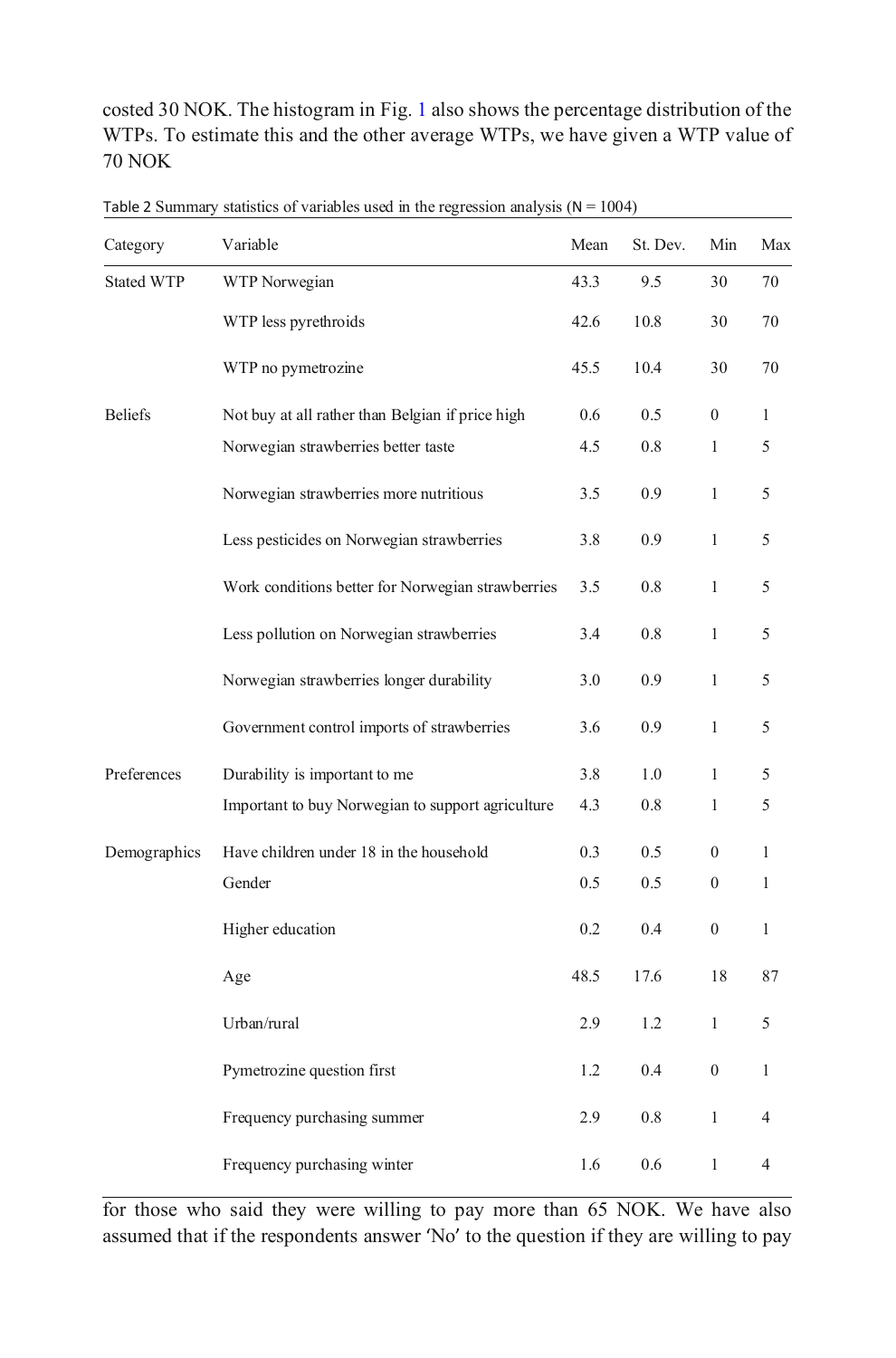35 NOK for Norwegian strawberries, their WTP is 30 NOK, and 35 NOK if they say they are not willing to pay 40 NOK and so on. We are aware that their WTP could also be any number between 30 and 35 or between 35 and 40 NOK etc., which means that the average WTP could potentially be higher. We chose to use this lower level because this is the value we know the respondents are willing to pay or claim to be so. In addition, we do not know how much more they are possibly willing to pay. Only 6% of the respondents were unwilling to pay 5 NOK or more for the Norwegian strawberries.

Furthermore, 57% of the respondents said that if the price difference was too large, they would rather not buy any strawberries at all instead of buying the imported ones. Note that this variable was not included in the regression analysis, as this did not add any additional insight.

The WTP for the strawberries sprayed once with pyrethroids is 12.6 NOK (42%) higher than for strawberries sprayed five times with pyrethroids. This indicates that minimising pesticide use, while not eliminating it completely, as done with IPM, generates a higher WTP among consumers. The highest WTP is generated for strawberries produced without pymetrozine: it is 52% higher compared with those not sprayed with this pesticide.

Figure 2 gives an overview of the spread of the answers to the beliefs and preference questions.

A large proportion of the respondents, 89%, agree that Norwegian strawberries taste better than imported ones, and only 3% disagree (Fig. 2). There is also a strong conviction that Norwegian strawberries are produced with less pesticides than imported ones, but a rather large share (33%) answer 'neither nor', which means they are more uncertain. There are also more 'neither nor' answers to the other questions, but still a majority agree that Norwegian strawberries are more nutritious, and that there are better working conditions and less pollution in Norwegian strawberry production. However, a small majority (24%) disagrees that Norwegian strawberries have a longer durability than imported ones. The figure also shows that a majority (87%) agrees to the statement that it is important to buy Norwegian products to support Norwegian agriculture. We



Fig. 1 Percentage distribution of WTPs for Norwegian strawberries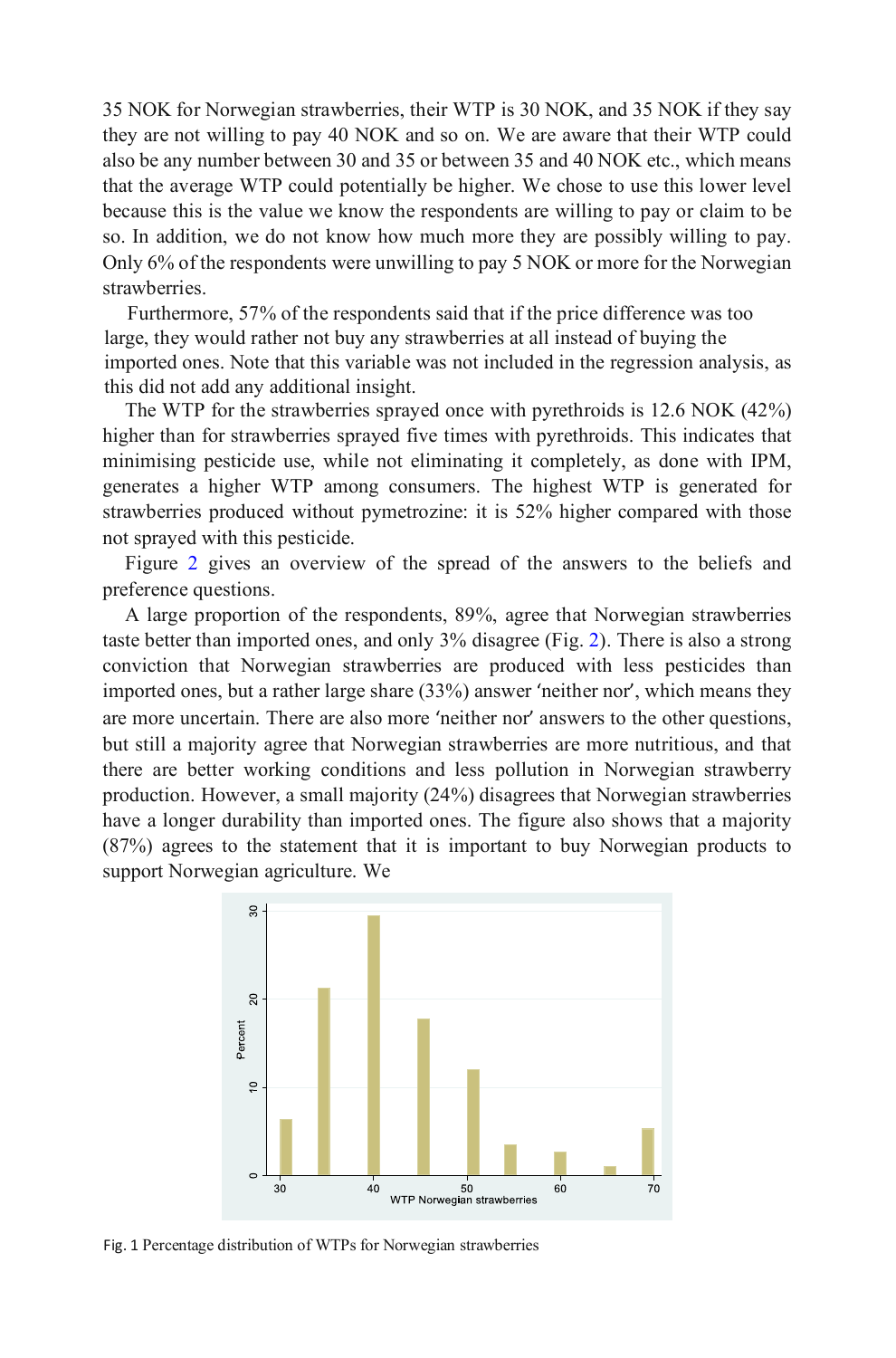

Fig. 2 Perceptions about strawberries in Norway

also see that the majority believes that the government controls that imported strawberries are safe to eat, with 54% agreeing and 12% disagreeing.

We use the variables from Table 2 (except the question about not wanting to buy any strawberries at all when prices of Norwegian strawberries get too high) to run an OLS regression analysis with the software STATA. The dependent variable is the WTP for Norwegian strawberries. We assume that the WTP is driven by the respondents' perceived utility from choosing Norwegian rather than Belgian strawberries, and that the larger this perceived utility, the larger the WTP.<sup>[3](#page-11-0)</sup>

The results of the OLS regression analysis are presented in Table 3. The analyses show that the factor most strongly correlated with WTP is the belief that Norwegian strawberries have a better taste than imported ones, with a coefficient corresponding to almost 2 NOK, and significant at the 1% level. However, we also see that the firmer the belief that the risk of pesticide residues is lower with Norwegian strawberries, the higher the WTP. The coefficient is 1.19 and it is statistically significant at the 5% level. The same effect is not found on beliefs about local pollution and working conditions in Norway versus other countries. Believing more firmly that Norwegian authorities are able to control pesticide residues in all imports decreases the WTP, indicating that a firmer belief that imported strawberries are safe to eat, gives a lower WTP for Norwegian strawberries. We also observe that asking the question about the pesticide pymetrozine, permitted in Belgium and not in Norway, before the question about WTP for Norwegian strawberries, increases the WTP for Norwegian strawberries by 2 NOK, or 6%. It seems to be the case that when altering the order of the questions, the respondents receive information about a potentially dangerous pesticide used on imported strawberries, and this influences their WTP for

<span id="page-11-0"></span><sup>&</sup>lt;sup>3</sup> Because the alternatives for WTP stopped at 'more than 65 kroner', we also perform a Tobit analysis right censoring at > 65 to check for the robustness of the OLS regression results. The results are shown in Appendix Table 6. There are no significant differences in the results obtained.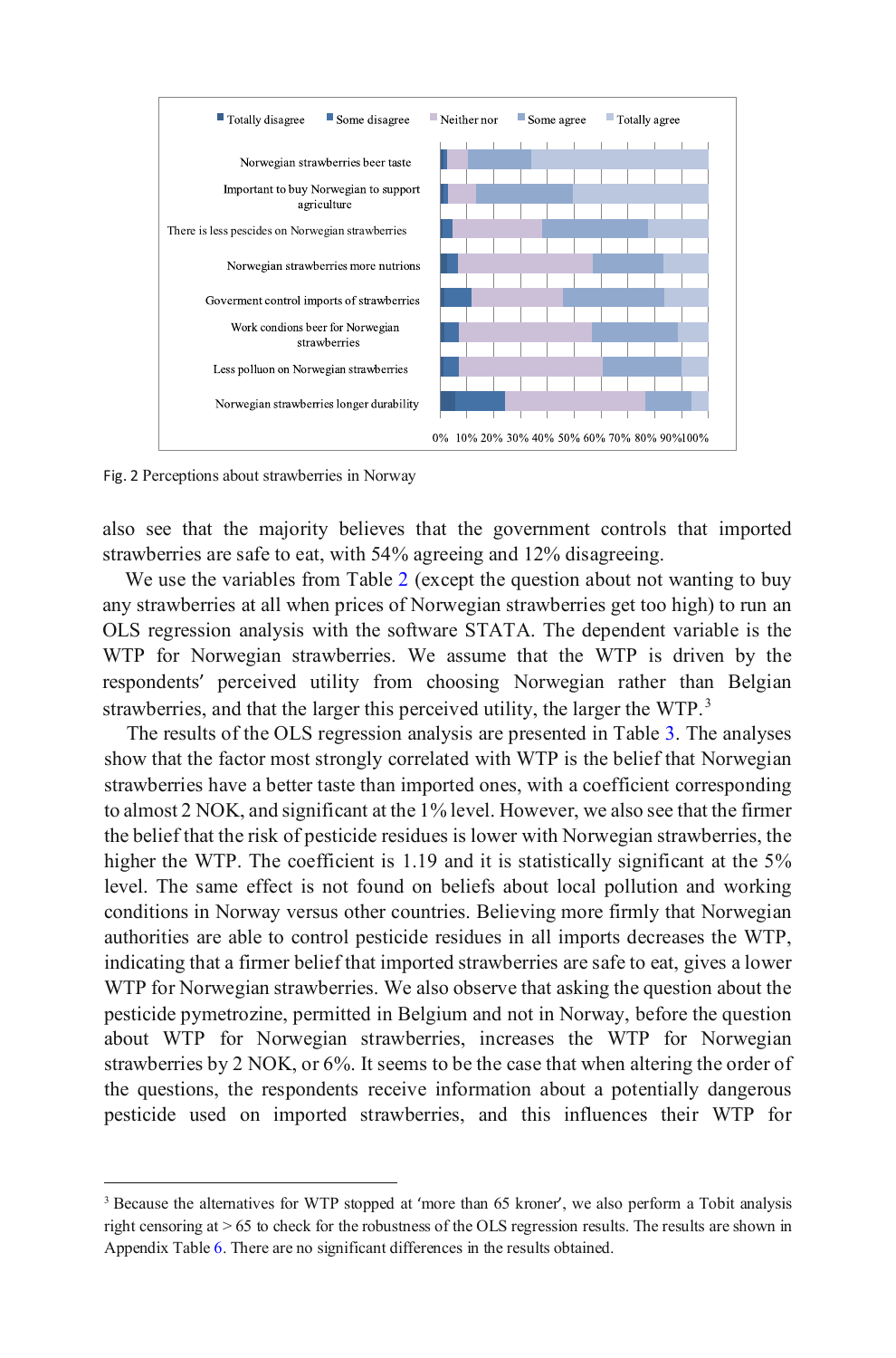Norwegian strawberries. These findings show that fear of pesticide residues is a driver for WTP for Norwegian strawberries.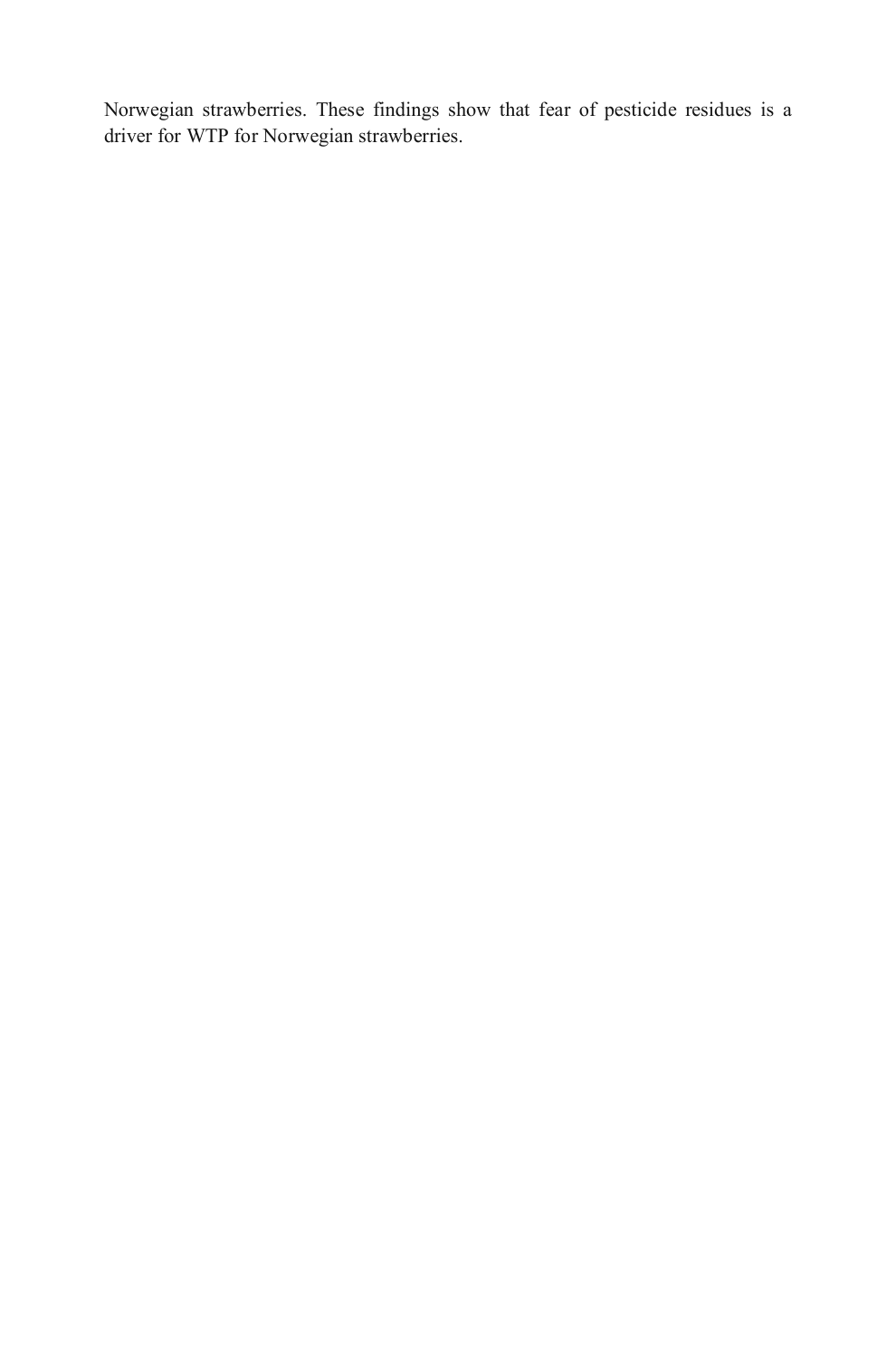|                | Variable name                                       | Coefficient | Std.<br>dev. |
|----------------|-----------------------------------------------------|-------------|--------------|
| <b>Beliefs</b> | Norwegian strawberries better taste                 | $1.82***$   | 0.38         |
|                | Norwegian strawberries more nutritious              | 0.50        | 0.39         |
|                | Less pesticides on Norwegian strawberries           | $1.19**$    | 0.41         |
|                | Work conditions better for Norwegian strawberries   | 0.49        | 0.45         |
|                | Less pollution from Norwegian strawberry production | $-0.33$     | 0.46         |
|                | Norwegian strawberries longer durability            | $-0.01$     | 0.37         |
|                | Government control imports of strawberries          | $-0.93**$   | 0.33         |
| Preferences    | Durability is important to me                       | $-1.23***$  | 0.32         |
|                | Important to buy Norwegian to support agriculture   | $1.36**$    | 0.44         |
| Demographics   | Have children under 18 in the household             | $-0.89$     | 0.65         |
|                | Female                                              | $-0.50$     | 0.57         |
|                | Higher education                                    | 0.82        | 0.63         |
|                | Age                                                 | $0.45***$   | 0.09         |
|                | Age <sup>2</sup>                                    | $-0.004***$ | 0.00         |
|                | Urban/rural                                         | $0.79**$    | 0.24         |
|                | Frequency purchasing summer                         | 1.99***     | 0.42         |
|                | Frequency purchasing winter                         | $-1.40**$   | 0.48         |
|                | Pymetrozine question first                          | $2.09*$     | 0.91         |
|                | Constant                                            | $15.01***$  | 3.32         |
|                | N                                                   | 1004        |              |
|                | R <sub>2</sub>                                      | 0.21        |              |

## Table 3 Regression results, dependent variable WTP for Norwegian strawberries

Significance levels: '\*\*\*' denotes  $p < 0.001$ , '\*\*'  $< 0.01$ , '\*'  $< 0.05$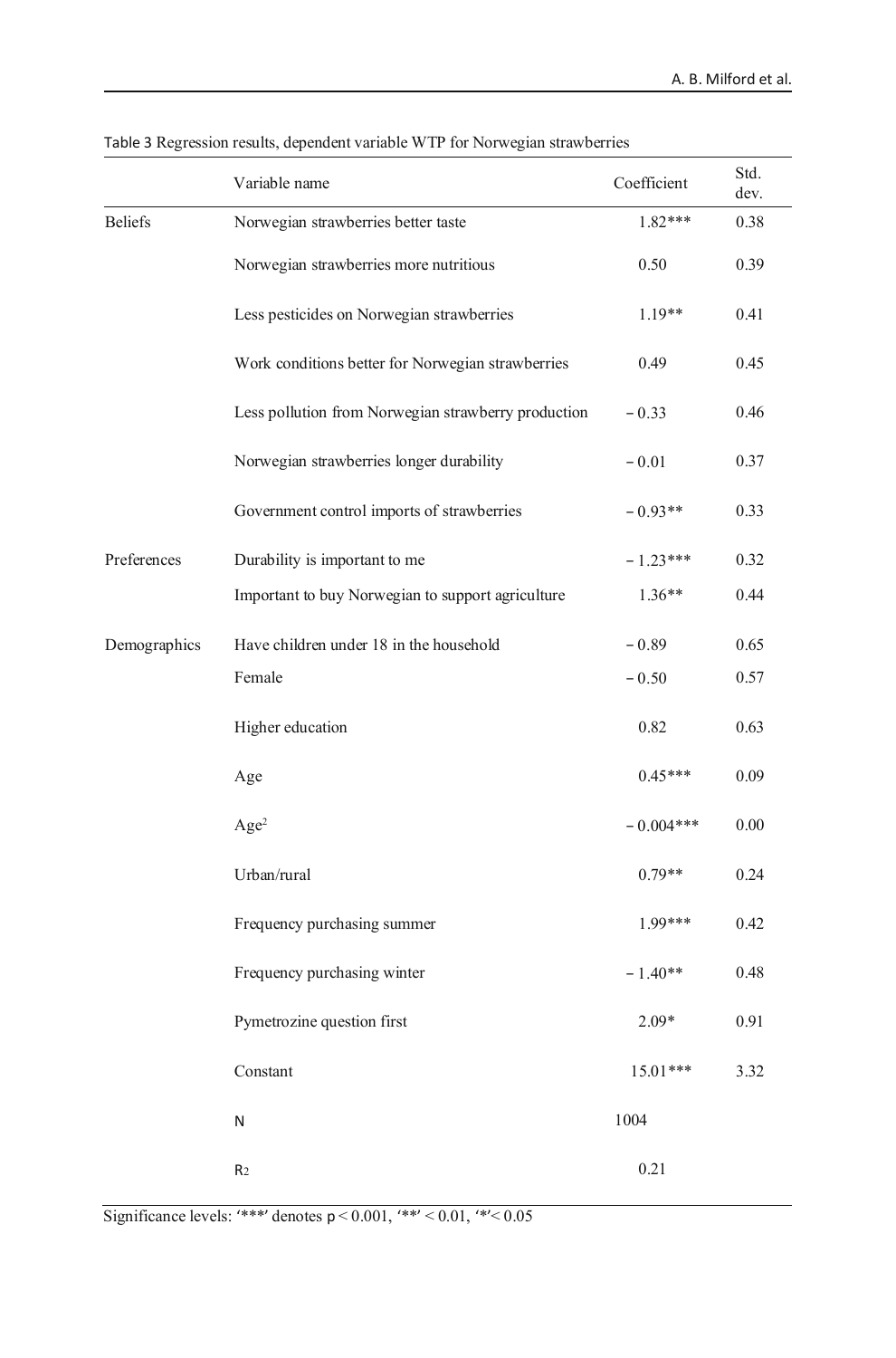Furthermore, we see that the WTP is lower for those who claim that durability is important for them when it comes to strawberries. This reflects that Belgian or imported strawberries in general are perceived as less perishable than Norwegian ones, and those who value durability are therefore less willing to pay a higher price for Norwegian strawberries.

WTP increases with the degree of agreement to the statement about the importance of supporting Norwegian agriculture, and rural respondents have a higher WTP than urban. This indicates that paying more for Norwegian products could for some be a patriotic action taken in support of Norwegian farmers. While the age is positively correlated to WTP, i.e. older people are willing to pay more than younger, the positive age<sup>2</sup> indicates that WTP declines over time (WTP is increasing at a decreasing rate). The point of inflexion is at the age of 56; age increases above this is correlated with a lower WTP. Gender does not influence the WTP for Norwegian strawberries, neither does education nor having children. This is in line with the findings of Magnusson and Cranfield (2005).

We also see that the WTP is higher the more frequently the respondents purchase strawberries in summer and lower the more frequently they purchase in winter. This is logical as in the winter, no Norwegian strawberries are available, and this indicates that people who purchase strawberries frequently in the winter do not mind eating imported strawberries, and hence they do not have a high additional WTP for Norwegian strawberries.



Fig. 3 Reasons for preferring less pesticides

#### Perceptions on pesticide residues

In the study, we also look more directly at the reasons for being worried about pesticides. The majority (87%) of the respondents either fully or partly agreed to the statement 'I prefer that as little pesticides as possible are used on strawberries', and only 0.4% said they fully disagreed. Those who fully or partly agreed to the statement were then presented with different possible reasons for preferring low use of pesticides and asked to state to what extent these were correct.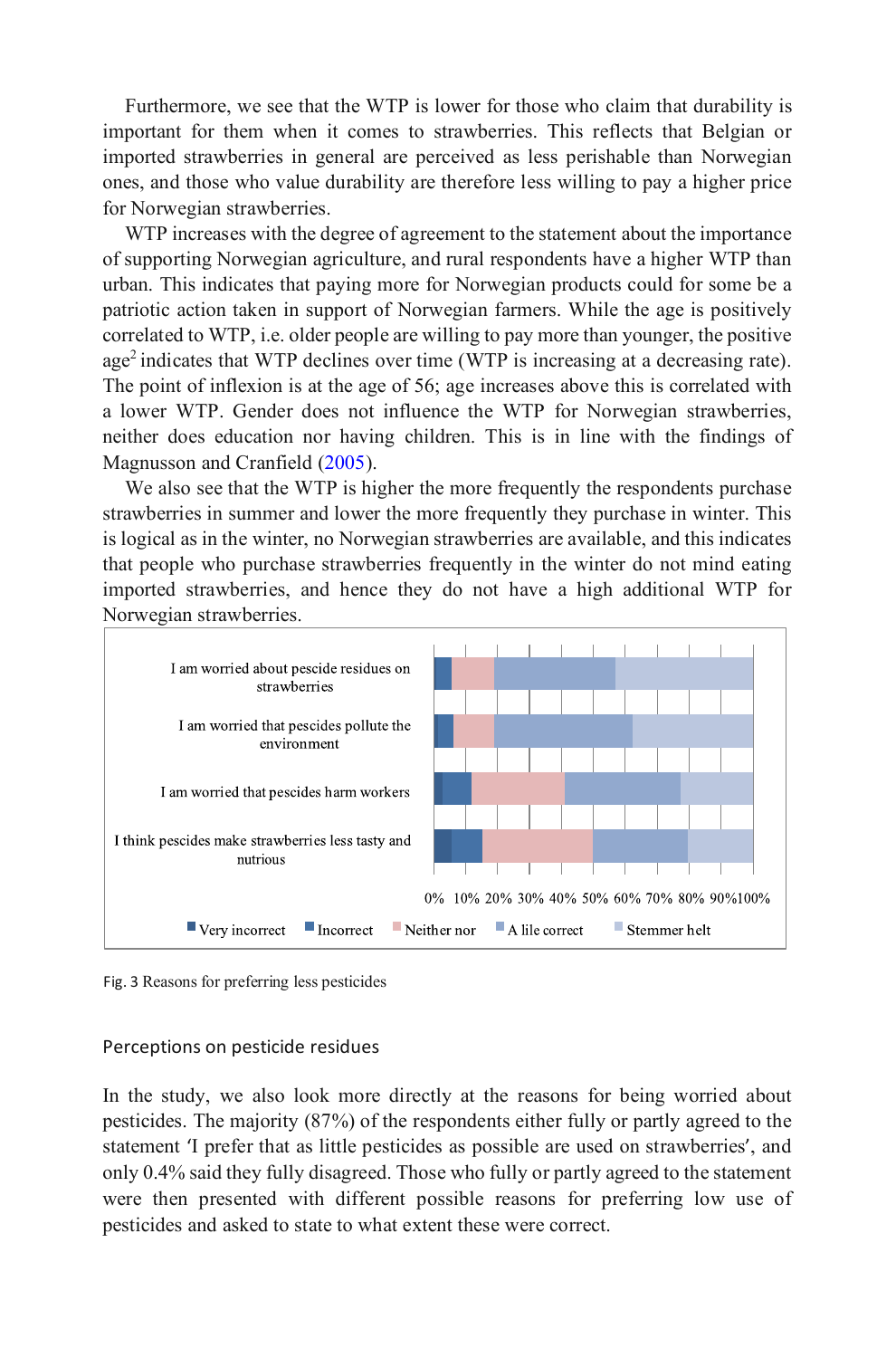As can be seen in Fig. 3, the most important reason for not wanting pesticides is the worry about pesticide residues on strawberries. But worries about pollution from pesticides in the environment are almost as important. A majority of the respondents also believe that pesticides harm workers or make the strawberries less tasty and nutritious, but there are far more diverse opinions about this than the two first statements. In the WTP regression analysis, only the belief that risks of pesticide residues are lower in Norway is a predictor for higher WTP for Norwegian strawberries, not perceptions about pollution from pesticides. But the answers to the question about reasons for preferring little pesticides show that the respondents are far from indifferent to the pollution of the environment from pesticides, and that they also worry about pesticides harming workers and making strawberries less tasty and nutritious.

We next perform an OLS regression analysis in order to see if the respondents' valuation of the different reasons for being worried about pesticides has any impact on their WTP for the different types of strawberries. These variables are different from the ones we have previously used, because they are not measuring beliefs about the attributes of Norwegian and imported strawberries, but the extent to which the respondents are worried about the various possible negative impacts of pesticides. It is therefore relevant to perform the analysis not only on WTP for Norwegian strawberries, but also for strawberries sprayed with less pyrethroids and with no pymetrozine. In addition to the variables for reasons for being worried about pesticides, we add the demographic variables used in the previous regression analysis. The results can be seen in Table 4 below. The number of observations (871) is lower than in the previous regression since those who did not confirm that they preferred as little pesticides as possible on strawberries were not asked the questions about why they worried about pesticides, and were therefore not included in the analysis.

The results show that the more worried the respondents are about pesticide residues on strawberries, the higher is their willingness to pay for Norwegian strawberries, for strawberries sprayed with less pyrethroids and for strawberries sprayed with no pymetrozine. The effect is strongest on WTP for strawberries sprayed with no

| $\alpha$ is the productive of $\alpha$ is a contract that is speaked with the system of the with no pymetrozine ( $\alpha = \alpha/4$ ) |                               |                         |                       |
|-----------------------------------------------------------------------------------------------------------------------------------------|-------------------------------|-------------------------|-----------------------|
|                                                                                                                                         | WTP Norwegian<br>strawberries | WTP less<br>pyrethroids | WTP no<br>pymetrozine |
|                                                                                                                                         | $b$ /se                       | $b$ /se                 | $b$ /se               |
| Worried pesticide residues                                                                                                              | $1.10**$                      | $1.25**$                | $1.51***$             |
|                                                                                                                                         | (0.39)                        | (0.42)                  | (0.45)                |
| Worried pesticide pollution                                                                                                             | 0.80                          | 0.62                    | $1.02*$               |
|                                                                                                                                         | (0.44)                        | (0.49)                  | (0.49)                |

Table 4 Regression results impact of different reasons for being worried about pesticides, on WTP for Norwegian strawberries, strawberries, sprayed with less pyrethroids and with no pymetrozine  $(N = 871)$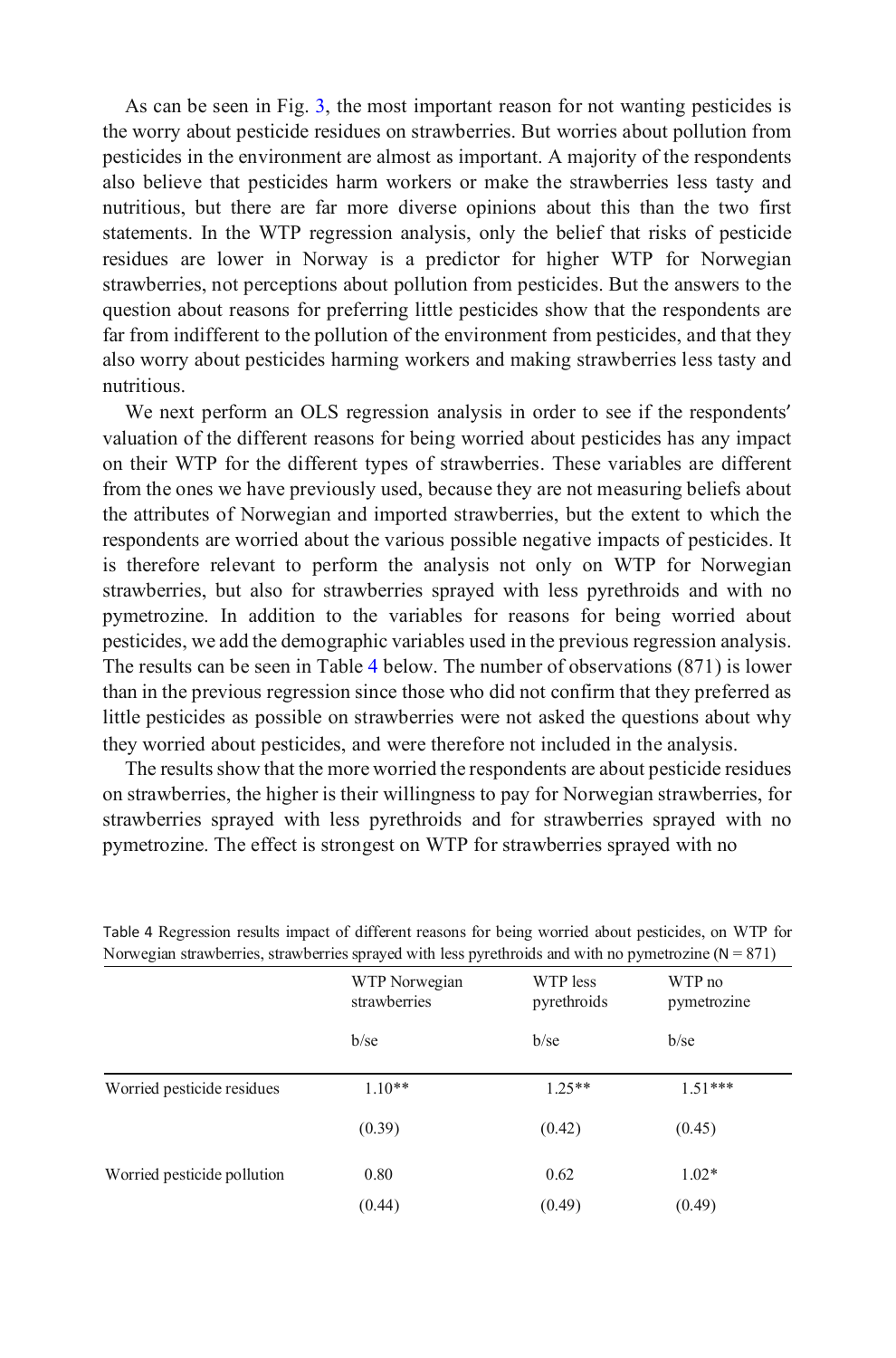| Worried pesticide damage<br>producers | $-0.50$    | $-0.28$   | 0.23       |
|---------------------------------------|------------|-----------|------------|
|                                       | (0.39)     | (0.46)    | (0.46)     |
| Worried pesticide affect quality      | $0.87**$   | 0.55      | $0.83*$    |
|                                       | (0.33)     | (0.40)    | (0.39)     |
| Have children under 18 in the         | $-1.94**$  | $-1.64$   | $-1.54$    |
| household                             | (0.73)     | (0.87)    | (0.81)     |
| Female                                | $-0.70$    | $1.83*$   | 0.30       |
|                                       | (0.64)     | (0.75)    | (0.71)     |
| Higher education                      | 0.35       | 0.06      | 0.10       |
|                                       | (0.73)     | (0.89)    | (0.83)     |
| Age                                   | $0.44***$  | $0.37**$  | $0.52***$  |
|                                       | (0.11)     | (0.13)    | (0.12)     |
| Age <sup>2</sup>                      | $-0.00***$ | $-0.00**$ | $-0.01***$ |
|                                       | (0.00)     | (0.00)    | (0.00)     |
| Urban/rural                           | $1.01***$  | $0.82**$  | $0.80**$   |
|                                       | (0.25)     | (0.30)    | (0.28)     |
| Pymetrozine question first            | 2.88**     | 1.35      | $-1.55$    |
|                                       | (0.91)     | (0.96)    | (0.97)     |
| Frequency purchasing summer           | 2.58***    | $1.23*$   | $1.32**$   |
|                                       | (0.45)     | (0.56)    | (0.50)     |
| Frequency purchasing winter           | $-2.22***$ | $-0.38$   | $-1.30*$   |
|                                       | (0.53)     | (0.64)    | (0.58)     |
| Constant                              | 15.93***   | 18.18***  | 18.57***   |
|                                       | (3.14)     | (3.68)    | (3.47)     |
| R <sub>2</sub>                        | 0.13       | 0.07      | 0.12       |

Significance levels: '\*\*\*' denotes  $p < 0.001$ , '\*\*'  $< 0.01$ , '\*'  $< 0.05$ 

pymetrozine with a beta coefficient of 1.51 while the equivalent coefficient for WTP for Norwegian strawberries is 1.10. Respondents who are more worried that pesticides will make strawberries less tasty and nutritious also have a higher WTP for Norwegian strawberries and for strawberries not sprayed with pymetrozine. In addition, the more worried the respondents are that pesticides will cause pollution to the environment, the higher is their WTP for strawberries not sprayed with pymetrozine. The demographic variables' impact on WTP for strawberries sprayed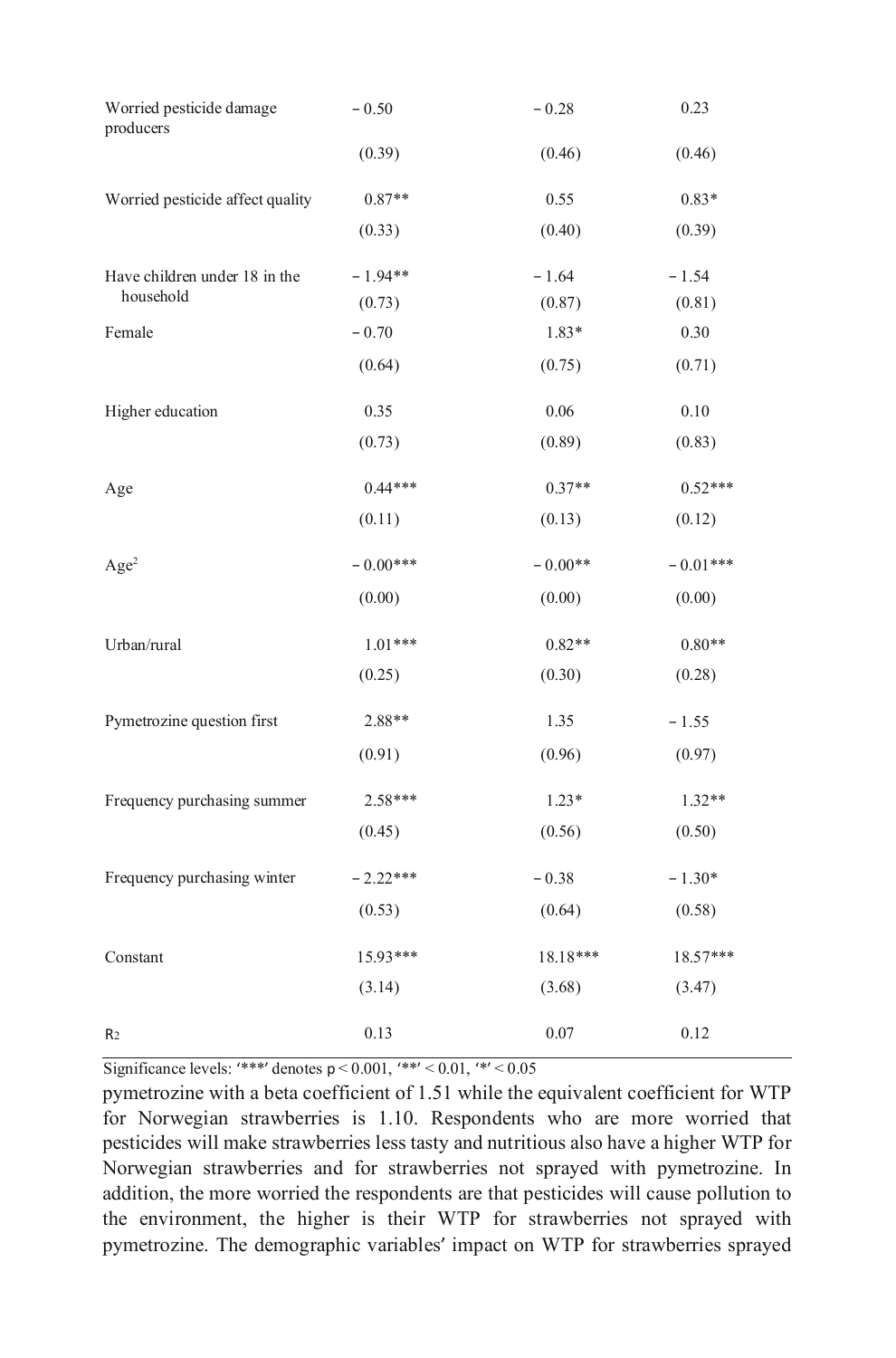with less pyrethroids and no pymetrozine are similar to their impact on WTP for Norwegian strawberries, except that female respondents are likely to have a higher WTP for strawberries sprayed with less pyrethroids. Interestingly, having children under 18 in the household has a negative impact on WTP for Norwegian strawberries, which could possibly be because this group of people are less willing to pay for higher food taste quality than other groups.

Through the survey, we also wanted to gain insight to Norwegian consumers' knowledge and beliefs about pesticides, particularly in relation to imported and Norwegian strawberries. This is relevant because answers regarding WTP and fear of pesticides should be interpreted in the light of how much Norwegian consumers actually know about pesticides, and whether their beliefs and perceptions are overly critical or positive. The respondents were presented with a series of statements and asked to answer to what extent they believed them to be true. The statements were developed in collaboration with biologists and pesticide specialists. The results are presented in Fig. 4. Pesticides are a field where there are often uncertainties, and various sources will give different information, and we did not expect the respondents to know for certain what the correct answers were. The alternative answers were therefore made with precaution, i.e. 'I think it might be correct' and so forth. For the same reasons, we did not consider the results to be valuable as indicators of how knowledgeable the consumers were, and to be used in the regression analysis as such, but rather as indicators of their beliefs, providing more details about the causes for fear of pesticides, and reasons for believing Norwegian strawberries are safer than imported ones (Fig. 4). It is important to bear in mind that these questions were asked at the end of the questionnaire, and respondents could have been influenced by the previous questions, for instance the medical information about pymetrozine and pyrethroids. Indeed, just participating in a survey about pesticides may make the respondents more worried about it than what they would have been under different circumstances (da Costa and Santos 2016).

The results manifest a certain scepticism towards pesticides. This is shown for instance by the fact that a majority (51%) thinks most pesticides permitted in Norway are potentially carcinogenic, which, according to available information and specialists in the area, is not the case. Furthermore, 41% do not believe in the statement that 'Pesticides permitted in Norway will not have a negative influence on health or environment when used as prescribed'.

The results also show that the respondents are sceptical to pesticide use in other countries than Norway, for instance 74% believe 'there are many chemical pesticides allowed in countries we import strawberries from, which are not permitted in Norway as they are considered harmful'. Most of the respondents also believe that control tests find more pesticides on imported than on Norwegian strawberries. Looking at the actual numbers from the Norwegian Food Authorities, control tests of strawberries in 2012–2015 found more different types of pesticide residues on imported than Norwegian strawberries, but there were findings on a larger share of the Norwegian than the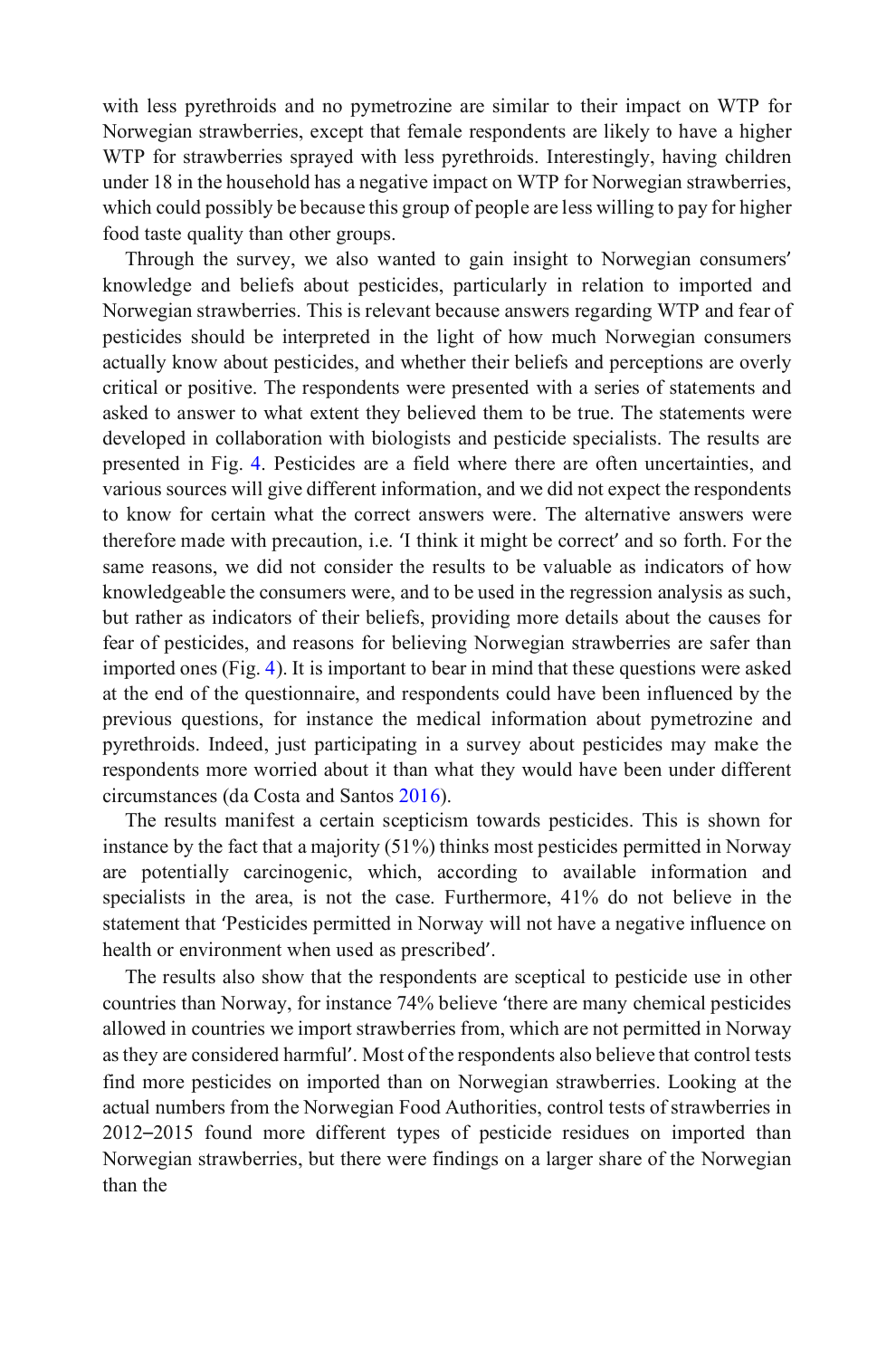

Fig. 4 Beliefs about pesticides

imported strawberries (Mattilsynet 2017). In total, there was only one finding of residues above the maximum residue level (in an imported sample). However, these controls are done through a risk-based approach, which most consumers probably do not know, and this makes it difficult to claim that the respondents' answers are either wrong or right.

At the same time, we see that only a few respondents (15%) do not believe that the maximum residue level for pesticides is normally set 100 times lower than a human is expected to tolerate with daily intake over a lifetime, which indicates that a majority feel a certain trust in the regulatory system concerning pesticides. Furthermore, a majority believe that authorities control most foreign deliveries of strawberries to check for pesticide residues, indicating an excessive trust at this point, as in reality the authorities only control a small share of the imported berries every year.

Hence, these results indicate both a fear of pesticide residues based on beliefs not compatible with expertise knowledge (although there is possibly an influence by the previous survey questions), and a belief that authorities are controlling more than they actually do. Similar attitudes were expressed in the focus group interviews. Certain statements also revealed confusion because of the lack of knowledge about pesticides. One participant stated the following: 'I think a bit about if the fruit trees are being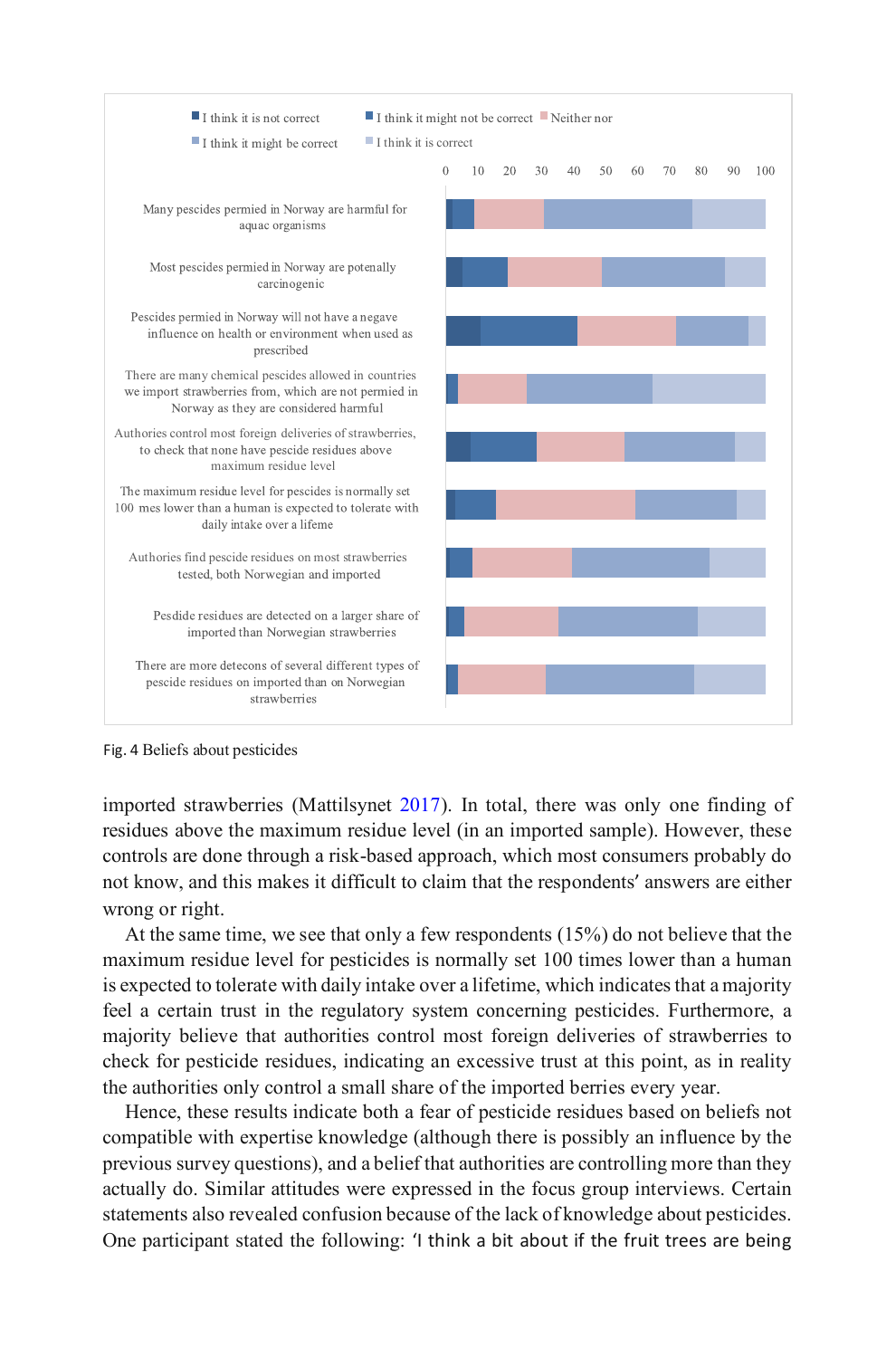sprayed, but then I think, ok, but where can I check it? And then I end up not doing it. But it could be that it is dangerous stuff.' Another participant also expressed frustration because the question of pesticides comes on top of many other ethical and safety issues that consumers are faced with when choosing which food items to buy. In particular: 'There are thousands of products to make a decision upon during a month, and there is micro plastic and palm oil and a whole lot of crap which is not good for the environment. It is very hard to be a consumer in that situation.'

## Discussion and conclusion

Our results imply that Norwegian consumers have a high WTP for Norwegian strawberries. It is important to keep in mind that the WTP derived in this study is based on the respondents' stated preferences, and not on what they are actually willing to pay while shopping, which might be different (Travisietal.2006). But the numbers derived do, in fact, correspond with actual numbers from Norwegian supermarkets on price differences between Norwegian and imported strawberries. The higher WTP is strongly correlated with the respondents' perceptions about the quality of Norwegian strawberries, but also beliefs about pesticide residues on Norwegian strawberries. In a second regression analysis, we also find that WTP for Norwegian strawberries is influenced by worries in general about pesticide residues. Our paper contributes to the literature that separates the premium for different attributes in a single product, similar to for instance the case of organic food that has both health, environmental, animal welfare and quality attributes (Yiridoe et al. 2005). Our finding that quality and taste is more important than food safety corresponds with the results of the study by Combris et al. (2009). Nevertheless, our results clearly show that reduced pesticide use is appreciated by consumers. This is further supported by the fact that very few respondents disagreed to the statement that they prefer as little pesticides as possible on their strawberries. We also found that asking the question about pymetrozine, a potentially carcinogenic pesticide allowed in Belgium, but not in Norway, before the question about WTP for Norwegian strawberries, increased the WTP significantly.

Our study also finds that while the WTP for Norwegian strawberries is influenced by perceived differences between Norwegian and imported strawberries concerning pesticide residues, we do not find the same correlation with perceptions about local pollution or working conditions. This is to some extent confirmed in the second regression analysis. The stronger emphasis on own risk exposure is in accordance with previous studies (Lusk and Briggeman 2009; Travisi et al. 2006). However, Fig. 3 shows that worry about environmental pollution from pesticides is almost as high as worry about pesticide residues, and in the case of WTP for strawberries not sprayed with pymetrozine, the regression results show a positive impact from worry about pollution from pesticides. Hence, we detect an impact on WTP from worry about pollution from pesticides, but not from worry about strawberry workers' exposure to pesticide risk.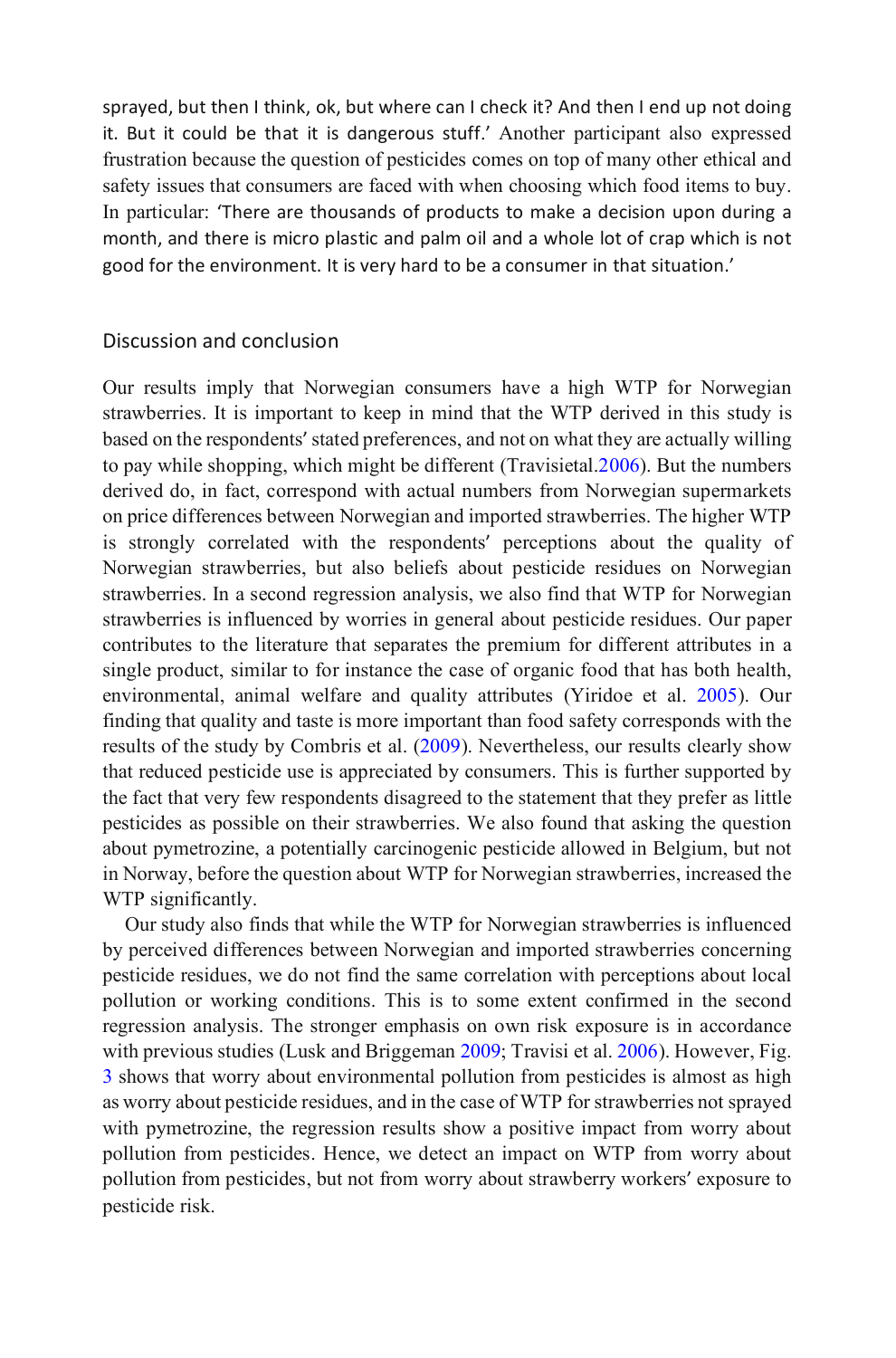It should be taken into account that answers to questions asked late in the questionnaire may have been influenced by previous questions, as proven with the changing of order of the pymetrozine question for some respondents. Having several questions about WTP for different types of products in the same survey, there is also a possibility for there being an anchoring bias, meaning that the second and third stated WTPs are influenced by the previous one. Furthermore, it is unlikely that strawberries are representative for all types of agricultural products. In the focus group interview, it was mentioned that strawberries have a reputation of being more frequently sprayed with pesticides than other products, and they are also perceived as riskier to eat because they are usually eaten raw, and there is no peel to remove. As explained by one of the participants: 'I think it is more dangerous to eat strawberries the way we eat them, because strawberries are so difficult to wash'. Another reason why the WTP for strawberries might be higher than for other types of Norwegian food is, as explained earlier, that Norwegian strawberries might have some quality advantages compared to imports, which other agricultural products might not have to the same extent. However, given the perceived higher quality attributes of Norwegian strawberries, it is interesting to observe that the stated WTP for strawberries sprayed without the pesticide pymetrozine, or with less use of pyrethroid pesticides, is higher or as high as for Norwegian strawberries compared with imports.

To conclude, the results of our study show that Norwegians have a higher WTP for domestically produced strawberries than for imported ones. Our study is the first to reveal that this higher WTP is associated with perceptions that Norwegian strawberries contain less pesticide residues than imported ones. We also find that the difference in WTP is almost as high for strawberries produced with less use of pesticides, although not pesticide-free, and that it is higher for strawberries produced without a possibly carcinogenic pesticide not allowed in Norway (pymetrozine). Although perceptions about Norwegian strawberries having a superior taste is found to be a more important predictor for a higher WTP, our study shows that Norwegian consumers clearly are concerned about pesticide residues in strawberries, and willing to pay a higher price for strawberries that have not been sprayed or that have been sprayed less than others.

As it is mandatory for all producers to use IPM methods, it is not possible to gain income from an extra WTP from consumers by branding products with an IPM certification label. However, the results from this study show that the Norwegian strawberries' reputation of having less pesticide residues generates extra WTP from domestic consumers. This again indicates that efforts made by Norwegian strawberry producers to keep pesticide use low are worthwhile also from an income perspective. It is also an important task for the Norwegian Food Safety Authorities to maintain the level of pesticide use at a safe level through regulations, education and control. In the eventual case of negative media attention to pesticide use among Norwegian strawberry producers, for instance caused by one producer's mistake or misuse, it could damage the reputation of the entire sector, and reduce consumer WTP for Norwegian strawberries in general.

The directive for IPM applies to all EU farmers, which could make one think that there is no difference in pesticide risk between EU countries. However, few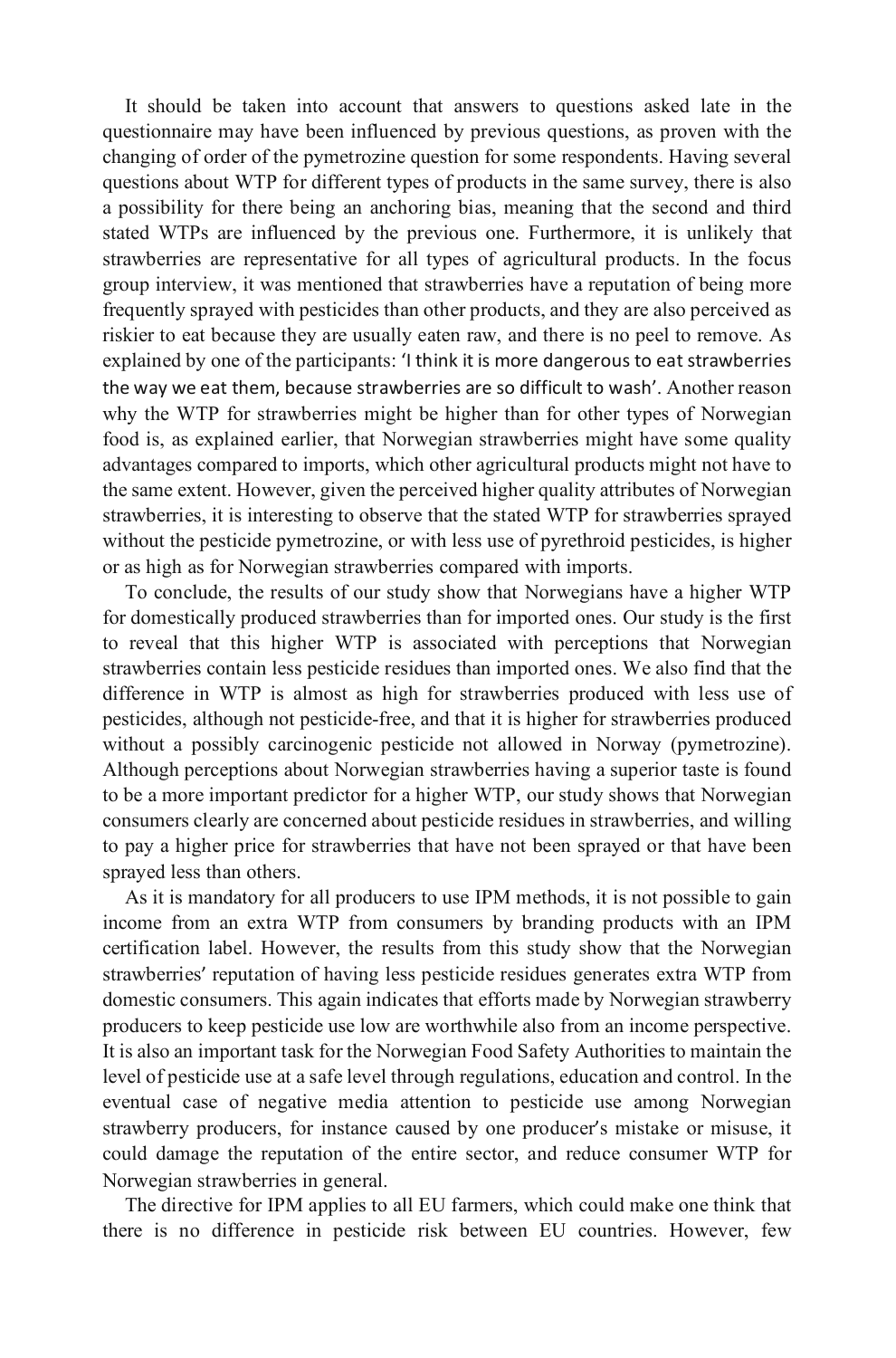consumers have knowledge about this directive, and that it applies to both Norway and the EU. But even if they did, pesticide regulations and to what extent farmers obey to them may still vary among countries, which means that pesticide regulations could be stricter, or producer practices more in line with IPM in one country, for instance Norway, than another. Norway, as a country outside of the EU and with citizens who have a high level of trust in other people,  $4$  may be a distinctive case. But it is also possible that similar results to the ones from this study could have been obtained if it had been conducted in another EU country, assuming that consumers trust producers from their own country more than foreign producers. But this needs to be investigated further.

Lastly, our study implies that strict pesticide regulations and implementation of IPM on farms are valued by consumers, and therefore that, at least in the case of strawberries, policies for reduced use of pesticides are in line with aims for increased public welfare.

Acknowledgements

We would like to thank Marianne Stenrød and Valborg Kvakkestad for valuable comments.

Author contributions

Anna Birgitte Milford conceived the idea and designed the study, and was responsible for conducting the survey, analysing the results and writing the article. Nina Trandem contributed to development of survey and focus group questions and participated in the focus groups. Armando Pires gave advice to the econometric analysis. Nina Trandem and Armando Pires contributed to discussion of the results and to writing the manuscript.

Funding

The study was funded by the Norwegian Research Council (project number 244526 and 268273).

Data availability

The data from the survey can be made available from the authors on request.

#### Compliance with ethical standards

Conflict of interest The authors declare that they have no conflict of interest.

<span id="page-21-0"></span><sup>4</sup> Se[e https://ourworldindata.org/trust.](https://ourworldindata.org/trust)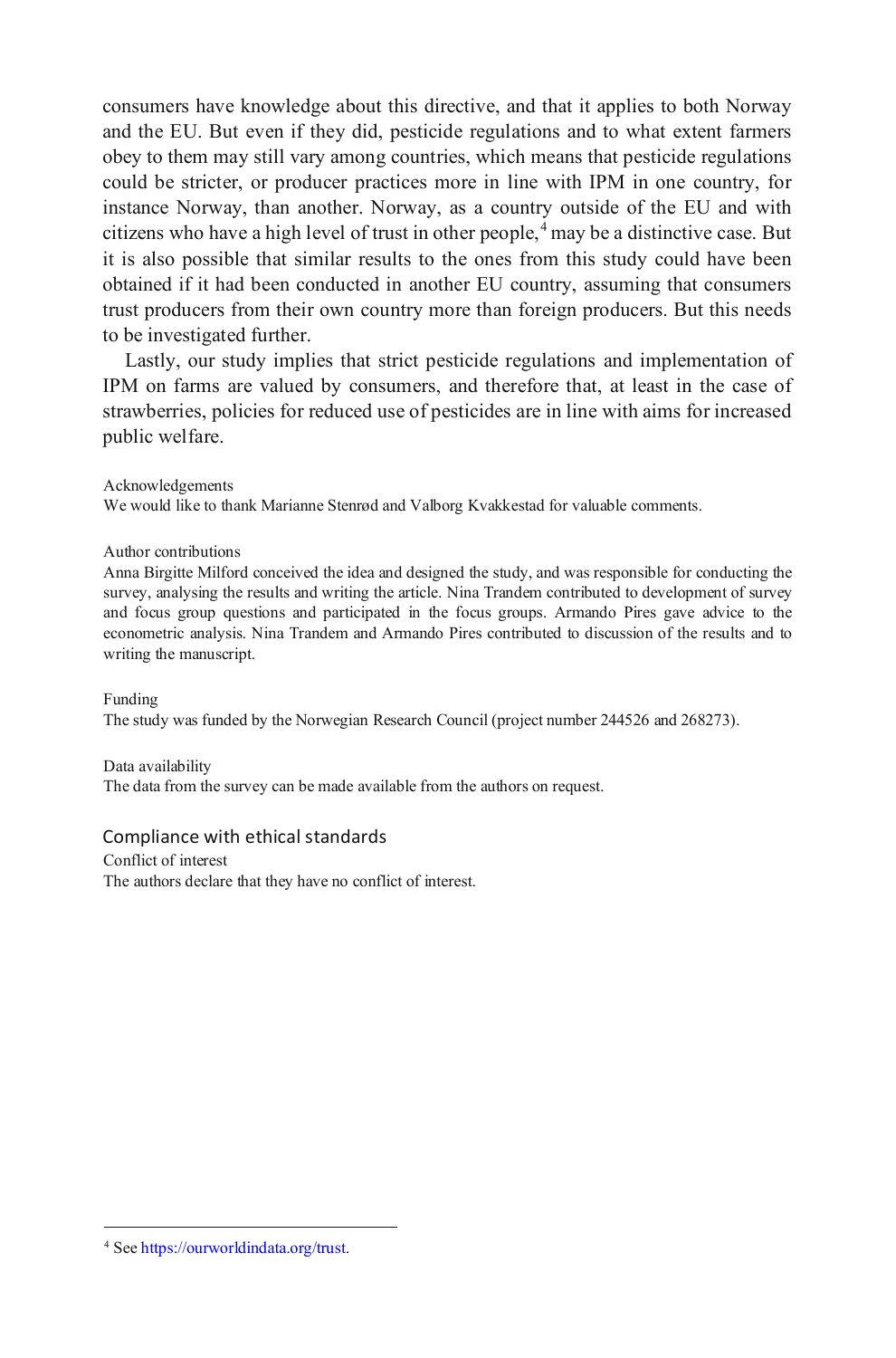## Appendix

Table 5 Overview variables

| WTP Norwegian                          | Willingness to pay for box of Norwegian compared to Belgian<br>strawberries. Question used: Imagine that you are at the store and<br>you have decided to buy a box of strawberries. A box with 500 g<br>strawberries from Belgium costs 30 NOK. Imagine that you have<br>the possibility to buy an equivalent box of Norwegian strawberries.<br>Do you think you would be willing to buy the Norwegian instead<br>of the<br>Belgian of the price of the Norwegian were 35 (40, 4565)<br>NOK/box? (Y/N) |
|----------------------------------------|--------------------------------------------------------------------------------------------------------------------------------------------------------------------------------------------------------------------------------------------------------------------------------------------------------------------------------------------------------------------------------------------------------------------------------------------------------------------------------------------------------|
| WTP less pyrethroids                   | Willingness to pay for box of strawberries sprayed once with less<br>pyrethroids. Question used: Imagine that you are at the store and you<br>have decided to buy a 500 g box of strawberries. You have the choice<br>between box A, sprayed 5 times with pyrethroids, costing 30 NOK<br>and box B, sprayed once with pyrethroids. Do you think you would<br>be willing to buy box B instead of box A if box B costed 35 NOK?                                                                          |
| WTP no pymetrozine                     | Willingness to pay for box of strawberries not sprayed with<br>pymetrozine. Question used: Imagine that you are at the store and<br>you have decided to buy a 500 g box of strawberries. You have the<br>choice between box A, sprayed with pymetrozine, costing 30 NOK<br>and box B, Not sprayed with pymetrozine. Do you think you would<br>be willing to buy box B instead of box A if box B costed 35 NOK?                                                                                         |
| if price high                          | Not buy at all rather than Belgian Answer to question: 'If the price of the Norwegian strawberries is<br>very high, do you think you would not buy any strawberries at all,<br>rather than buying the Belgian ones?' $(Y/N)$                                                                                                                                                                                                                                                                           |
| Norwegian strawberries better<br>taste | Answer to question: 'To what extent do you agree that Norwegian<br>strawberries taste better than most foreign?'                                                                                                                                                                                                                                                                                                                                                                                       |
| Table 5 (continued)                    |                                                                                                                                                                                                                                                                                                                                                                                                                                                                                                        |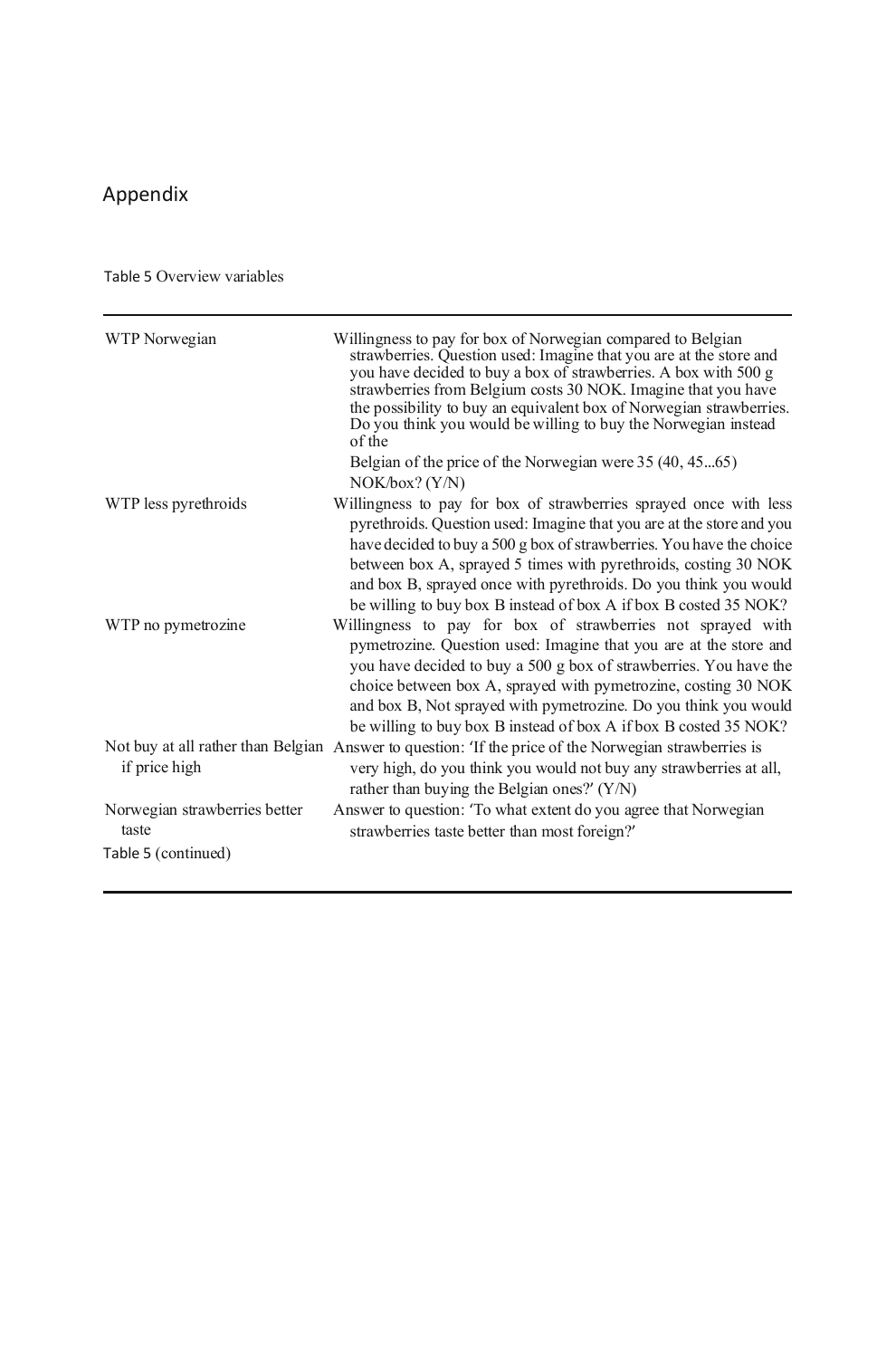| Norwegian strawberries more<br>nutritious              | Answer to question: 'To what extent do you agree that Norwegian<br>strawberries have more healthy nutrients than most foreign?'                                                                                                                                                     |
|--------------------------------------------------------|-------------------------------------------------------------------------------------------------------------------------------------------------------------------------------------------------------------------------------------------------------------------------------------|
| Less pesticides on Norwegian<br>strawberries           | Answer to question: 'To what extent do you agree that there is a<br>higher danger of harmful pesticide residues on foreign than on<br>Norwegian<br>strawberries?'                                                                                                                   |
| conditions<br>Work<br>better<br>Norwegian strawberries | for Answer to question: 'To what extent do you agree that working<br>conditions for those working with strawberries are worse in most<br>other countries compared to Norway?'                                                                                                       |
| Less pollution on Norwegian<br>strawberries            | Answer to question: 'To what extent do you agree that there is less local<br>pollution from strawberry production in other countries compared with<br>Norway?                                                                                                                       |
| Norwegian strawberries longer<br>durability            | Answer to question: 'To what extent do you agree that Norwegian<br>strawberries have longer durability after purchase than most foreign?                                                                                                                                            |
| Durability is important to me                          | Answer to the question: 'How important is durability for you?'                                                                                                                                                                                                                      |
| Important to buy Norwegian to<br>support agriculture   | Answer to question: 'To what extent do you agree to the statement: 'It<br>is important to support Norwegian agriculture by purchasing<br>Norwegian food products'?'                                                                                                                 |
| Government control imports of<br>strawberries          | Answer to question: 'To what extent do you agree to the statement:<br>'Norwegian authorities control that strawberries imported here are safe<br>to eat $'$ ?'                                                                                                                      |
| Have children under 18 in the<br>household             | Dummy variable based on answer to question: How many people in<br>the household are below 18?                                                                                                                                                                                       |
| Gender                                                 | 0 male, 1 female                                                                                                                                                                                                                                                                    |
| Higher education                                       | Dummy variable, 1 have completed university/college education, 0<br>have not completed university/college education                                                                                                                                                                 |
| Worried pesticide residues                             | Answer to question: 'Do you prefer less chemical pesticides because:<br>I am worried about health damaging pesticide resides on<br>strawberries"                                                                                                                                    |
| Worried pesticide pollution                            | Answer to question: 'Do you prefer less chemical pesticides because:<br>I am worried about pesticides polluting the environment"                                                                                                                                                    |
| Worried pesticide damage<br>producers                  | Answer to question: 'Do you prefer less chemical pesticides because:<br>I am worried about strawberry producers being harmed by pesticides'                                                                                                                                         |
| Worried pesticide affect quality                       | Answer to question: 'Do you prefer less chemical pesticides because:<br>I think the pesticides make the strawberries less nutritious and tasty"                                                                                                                                     |
| Age                                                    |                                                                                                                                                                                                                                                                                     |
| Urban/rural                                            | Population size at place of residence, going from 1-high population<br>density (Oslo) to $5$ —low population density (countryside, less than<br>2000 inhabitants)                                                                                                                   |
| Pymetrozine question first                             | Dummy variable, 1 received the question about WTP for strawberries<br>not sprayed with pymetrozine before the question about WTP for<br>Norwegian strawberries, 0 received the question about WTP for<br>strawberries not sprayed with pymetrozine further back in<br>questionnaire |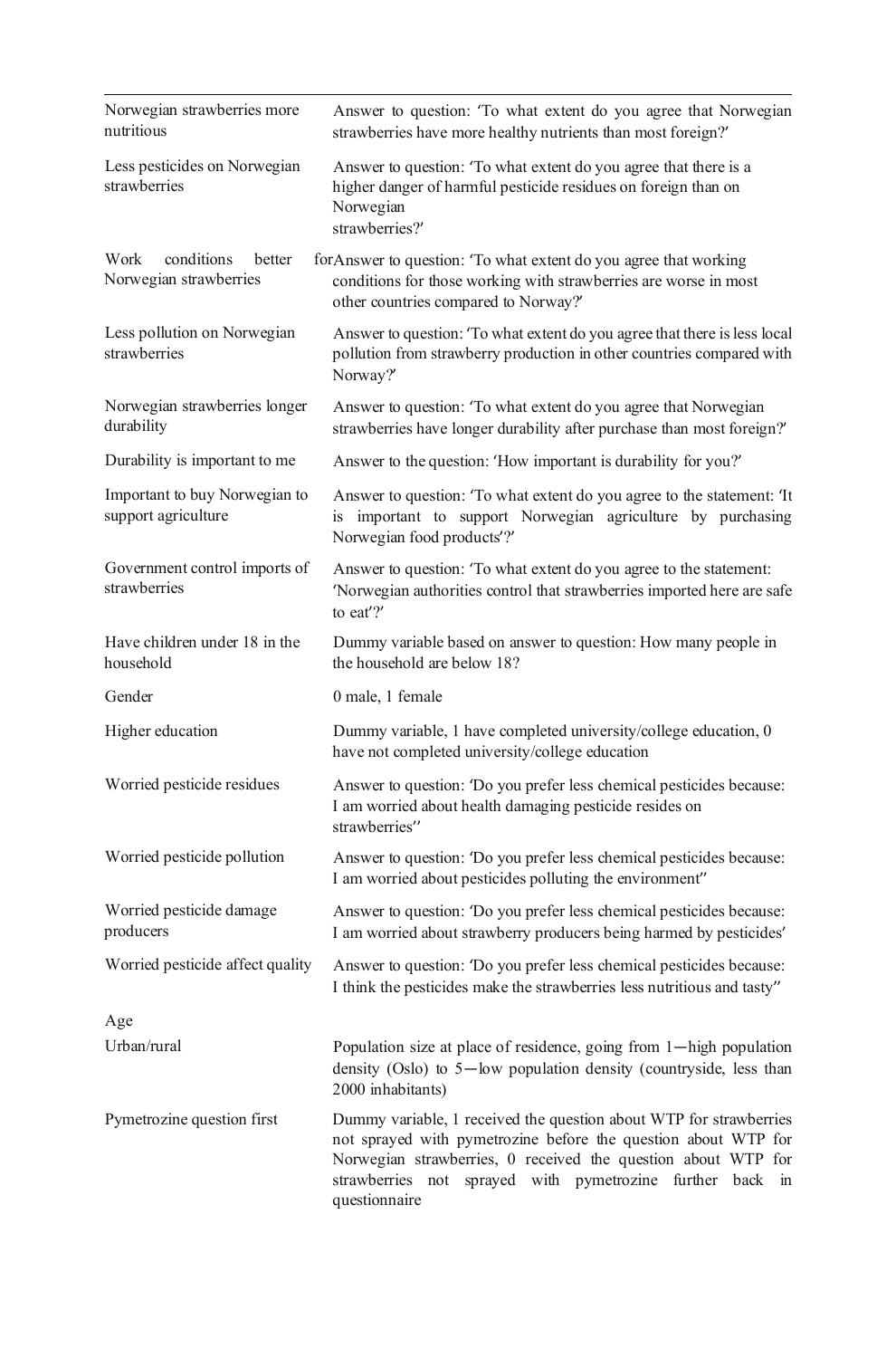Frequency purchasing strawberries summer/winter Answer to question: 'How often do you buy strawberries in summer/ winter?' 1 rarely or never, 4 several times a week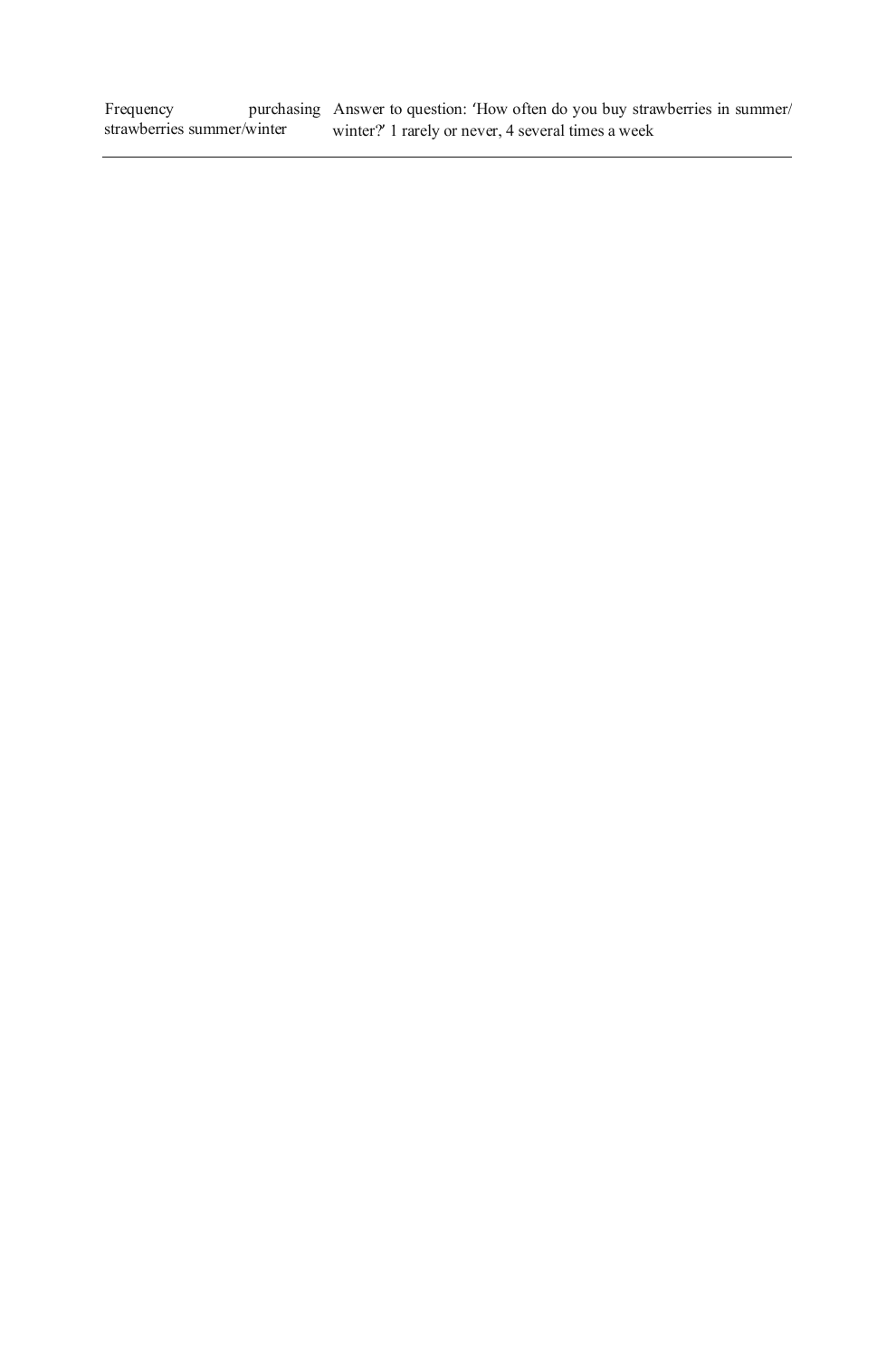| Variable name                                       | Coefficient | Std.<br>dev. |
|-----------------------------------------------------|-------------|--------------|
| Norwegian strawberries better taste                 | 1.81***     | 0.38         |
| Norwegian strawberries more nutritious              | 0.46        | 0.38         |
| Less pesticides on Norwegian strawberries           | $1.19**$    | 0.41         |
| Work conditions better for Norwegian strawberries   | 0.48        | 0.41         |
| Less pollution from Norwegian strawberry production | $-0.33$     | 0.43         |
| Norwegian strawberries longer durability            | 0.01        | 0.32         |
| Durability is important to me                       | $-1.23***$  | 0.29         |
| Important to buy Norwegian to support agriculture   | $1.35***$   | 0.38         |
| Government control imports of strawberries          | $-0.91***$  | 0.29         |
| Have children under 18 in the household             | $-0.85$     | 0.64         |
| Gender                                              | $-0.44$     | 0.55         |
| Higher education                                    | 0.87        | 0.64         |
| Age                                                 | $0.44***$   | 0.10         |
| Age <sup>2</sup>                                    | $0.004***$  | 0.001        |
| Urban/rural                                         | $0.75***$   | 0.23         |
| Pymetrozine question first                          | 1.99**      | 0.75         |
| Frequency purchasing summer                         | 1.99***     | 0.39         |
| Frequency purchasing winter                         | $-1.36**$   | 0.47         |
| Constant                                            | 12.56***    | 3.26         |
| N                                                   | 1004        |              |
| Pseudo $R^2$                                        | 0.03        |              |

Table 6 Tobit regression result, dependent variable WTP for Norwegian strawberries

Significance levels: '\*\*\*' denotes  $p \le 0.001$ , '\*\*'  $\le 0.01$ , '\*'  $\le 0.05$ 

## References

- Ahmed, Z. U., Johnson, J. P., Yang, X., Fatt, C. K., Teng, H. S., & Boon, L. C. (2004). Does country of origin matter for low-involvement products? International Marketing Review, 21(1), 102–120. [https://doi.org/ 10.1108/02651330410522925.](https://doi.org/10.1108/02651330410522925)
- Alfnes, F., & Rickertsen, K. (2003). European consumers' willingness to pay for US beef in experimental auction markets. American Journal of Agricultural Economics, 85(2), 396–405. [https://doi.org/10.1111/ 1467-8276.t01-1-00128.](https://doi.org/10.1111/1467-8276.t01-1-00128)
- Anderson, M. D., Hollingsworth, C. S., VanZee, V., Coli, W. M., & Rhodes, M. (1996). Consumer response to integrated pest management and certification. Agriculture Ecosystems & Environment, 60(2–3), 97– 106[. https://doi.org/10.1016/S0167-8809\(96\)01097-3.](https://doi.org/10.1016/S0167-8809(96)01097-3)
- Barzman, M., Bàrberi, P., Birch, A. N. E., Boonekamp, P., Dachbrodt-Saaydeh, S., Graf, B., Hommel, B., Jensen, J. E., Kiss, J., Kudsk, P., Lamichhane, J. R., Messéan, A., Moonen, A.-C., Ratnadass, A.,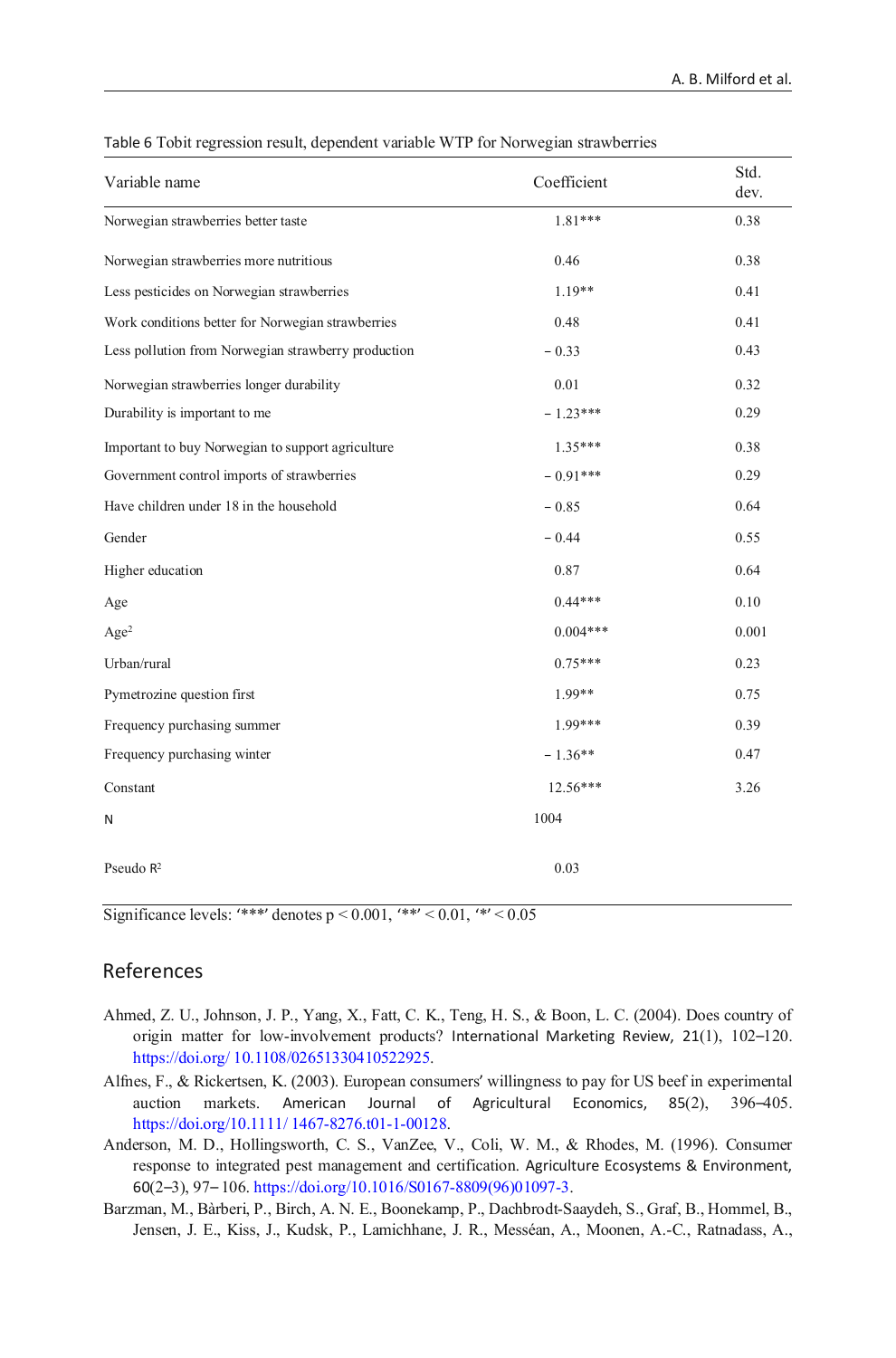- Fear of pesticide residues and preference for domestically produced...
	- Ricci, P., Sarah, J.-L., & Sattin, M. (2015). Eight principles of integrated pest management. Agronomy for Sustainable Development, 35, 1199–1215.
- Bazoche, P., Combris, P., Giraud-Heraud, E., Pinto, A., Bunte, F., & Tsakiridou, E. (2014). Willingness to pay for pesticide reduction in the EU: nothing but organic? European Review of Agricultural Economics, 41(1), 87–109[. https://doi.org/10.1093/erae/jbt011.](https://doi.org/10.1093/erae/jbt011)
- Brethour, C., & Weersink, A. (2001). An economic evaluation of the environmental benefits from pesticide reduction. Agricultural Economics, 25(2–3), 219–226.
- Buckley, J. (1986). Environmental effects of DDT. In National Research Counsel (Ed.), Ecological knowledge and environmental problem-solving: concepts and case studies (pp. 358–374). Washington, D.C.: National Academies Press.
- Combris, P., Pinto, A. S., Fragata, A., & Giraud-Héraud, E. (2009). Does taste beat food safety? Evidence from the "Pêra Rocha" case in Portugal. Journal of Food Products Marketing, 16(1), 60–78.
- da Costa, C. A., & Santos, J. L. (2016). Estimating the demand curve for sustainable use of pesticides from contingent-valuation data. Ecological Economics, 127, 121–128.
- Davik, J., Bakken, A. K., Holte, K., & Blomhoff, R. (2006). Effects of genotype and environment on total anti-oxidant capacity and the content of sugars and acids in strawberries (Fragaria X ananassa Duch.). The Journal of Horticultural Science and Biotechnology, 81(6), 1057–1063. [https://doi.org/10.1080/](https://doi.org/10.1080/14620316.2006.11512171)  [14620316.2006.11512171.](https://doi.org/10.1080/14620316.2006.11512171)
- Eom, Y. S. (1994). Pesticide-residue risk and food safety valuation a random utility approach. American Journal of Agricultural Economics, 76(4), 760–771[. https://doi.org/10.2307/1243737.](https://doi.org/10.2307/1243737)
- Florax, R. J. G. M., Travisi, C. M., & Nijkamp, P. (2005). A meta-analysis of the willingness to pay for reductions in pesticide risk exposure. European Review of Agricultural Economics, 32(4), 441–467. [https://doi.org/10.1093/erae/jbi025.](https://doi.org/10.1093/erae/jbi025)
- Govindasamy, R., & Italia, J. (1998). A willingness-to-purchase comparison of integrated pest management and conventional produce. Agribusiness: An International Journal, 14(5), 403–414.
- Kvakkestad, V., Berglann, H., Refsgaard, K., & Flaten, O. (2017). Citizen and consumer evaluation of organic food and farming in Norway. Organic Agriculture, 8(2), 87–103.
- Lefebvre, M., Langrell, S. R. H., & Gomez-Y-Paloma, S. (2015). Incentives and policies for integrated pest management in Europe: a review. Agronomy for Sustainable Development, 35(1), 27–45.
- Lefebvre, M., Biguzzi, C., Ginon, E., Gomez-y-Paloma, S., Langrell, S. R. H., Marette, S., et al. (2017). Mandatory integrated pest management in the European Union: experimental insights on consumers' reactions. Review of Agricultural, Food and Environmental Studies, 98, 25–54. [https://doi.org/10.1007/ s41130-017-0041-x.](https://doi.org/10.1007/s41130-017-0041-x)
- Loureiro, M. L., & Umberger, W. J. (2007). A choice experiment model for beef: What US consumer responses tell US about relative preferences for food safety, country-of-origin labeling and traceability. Food Policy, 32(4), 496–514[. https://doi.org/10.1016/j.foodpol.2006.11.006.](https://doi.org/10.1016/j.foodpol.2006.11.006)
- Lusk, J. L., & Briggeman, B. C. (2009). Food Values. American Journal of Agricultural Economics, 91(1), 184–196[. https://doi.org/10.1111/j.1467-8276.2008.01175.x.](https://doi.org/10.1111/j.1467-8276.2008.01175.x)
- Lusk, J. L., Schroeder, T. C., & Tonsor, G. T. (2014). Distinguishing beliefs from preferences in food choice. European Review of Agricultural Economics, 41(4), 627–655.
- Magnusson, E., & Cranfield, J. A. L. (2005). Consumer demand for pesticide free food products in Canada: a probit analysis. Canadian Journal of Agricultural Economics-Revue Canadienne D Agroeconomie, 53(1), 67–81[. https://doi.org/10.1111/j.1744-7976.2005.00354.x.](https://doi.org/10.1111/j.1744-7976.2005.00354.x)
- Maheswaran, D. (1994). Country of origin as a stereotype: effects of consumer expertise and attribute strength on product evaluations. Journal of Consumer Research, 21(2), 354–365.
- Mattilsynet (2017). Rester av plantevernmidler i bær 2012-2015. Report Mattilsynet and NIBIO. [https://www.](https://www.mattilsynet.no/mat_og_vann/uonskede_stofferimaten/rester_av_plantevernmidler_i_mat/rester_av_plantevernmidler_i_baer_20122015.25248--1)
	- mattilsynet.no/mat\_og\_vann/uonskede\_stofferimaten/rester\_av\_plantevernmidler\_i\_mat/rester\_av\_ [plantevernmidler\\_i\\_baer\\_20122015.25248-1](https://www.mattilsynet.no/mat_og_vann/uonskede_stofferimaten/rester_av_plantevernmidler_i_mat/rester_av_plantevernmidler_i_baer_20122015.25248--1) Accessed Jun 2017.
- Mittenzwei, K., Mann, S., Refsgaard, K., & Kvakkestad, V. (2016). Hot cognition in agricultural policy preferences in Norway? Agriculture and Human Values, 33(1), 61–71.
- Moser, R., Raffaelli, R., & Thilmany-McFadden, D. (2011). Consumer preferences for fruit and vegetables with credence-based attributes: a review. International Food and Agribusiness Management Review, 14(2), 121–142.